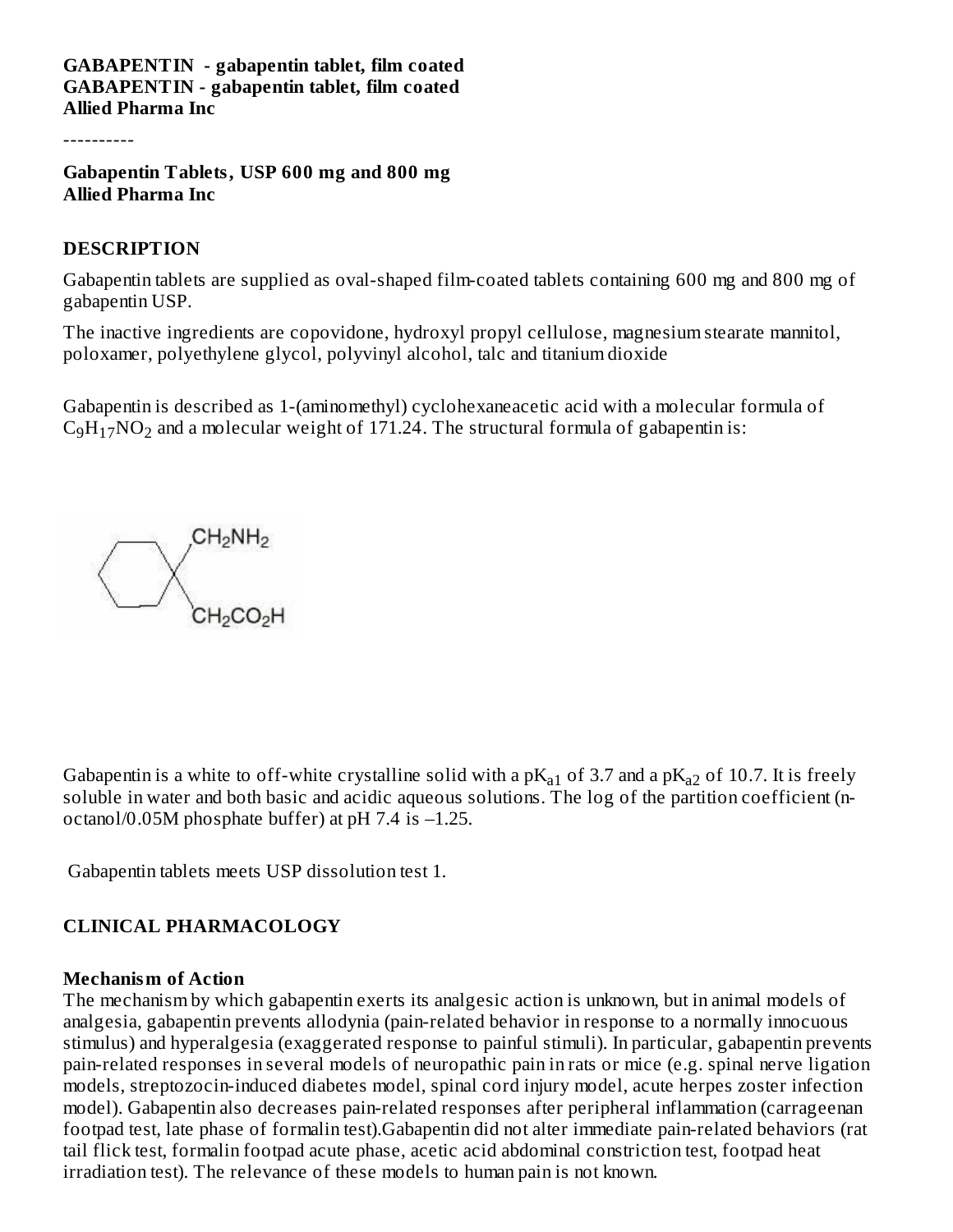The mechanism by which gabapentin exerts its anticonvulsant action is unknown, but in animal test systems designed to detect anticonvulsant activity, gabapentin prevents seizures as do other marketed anticonvulsants. Gabapentin exhibits antiseizure activity in mice and rats in both the maximal electroshock and pentylenetetrazole seizure models and other preclinical models (e.g., strains with genetic epilepsy, etc.). The relevance of these models to human epilepsy is not known.

Gabapentin is structurally related to the neurotransmitter GABA (gamma-aminobutyric acid) but it does not modify  $\mathsf{GABA}_\mathsf{A}$  or  $\mathsf{GABA}_\mathsf{B}$  radioligand binding, it is not converted metabolically into  $\mathsf{GABA}$  or a GABA agonist, and it is not an inhibitor of GABA uptake or degradation. Gabapentin was tested in radioligand binding assays at concentrations up to 100 microM and did not exhibit affinity for a number of other common receptor sites, including benzodiazepine, glutamate, N-methyl-D-aspartate (NMDA), quisqualate, kainate, strychnine-insensitive or strychnine-sensitive glycine, alpha 1, alpha 2, or beta adrenergic, adenosine A1 or A2, cholinergic muscarinic or nicotinic, dopamine D1 or D2, histamine H1, serotonin S1 or S2, opiate mu, delta or kappa, cannabinoid 1, voltage-sensitive calcium channel sites labeled with nitrendipine or diltiazem, or at voltage-sensitive sodium channel sites labeled with batrachotoxinin A 20-alpha-benzoate. Furthermore, gabapentin did not alter the cellular uptake of dopamine, noradrenaline, or serotonin.

*In vitro* studies with radiolabeled gabapentin have revealed a gabapentin binding site in areas of rat brain including neocortex and hippocampus. A high-affinity binding protein in animal brain tissue has been identified as an auxiliary subunit of voltage-activated calcium channels. However, functional correlates of gabapentin binding, if any, remain to be elucidated.

### **Pharmacokinetics and Drug Metabolism**

All pharmacological actions following gabapentin administration are due to the activity of the parent compound; gabapentin is not appreciably metabolized in humans.

### **Oral Bioavailability**

Gabapentin bioavailability is not dose proportional; i.e., as dose is increased, bioavailability decreases. Bioavailability of gabapentin is approximately 60%, 47%, 34%, 33%, and 27% following 900, 1200, 2400, 3600, and 4800 mg/day given in 3 divided doses, respectively. Food has only a slight effect on the rate and extent of absorption of gabapentin (14% increase in AUC and  $\rm{C_{max}}$ ).

### **Distribution**

Less than 3% of gabapentin circulates bound to plasma protein. The apparent volume of distribution of gabapentin after 150 mg intravenous administration is  $58\pm6$  L (mean  $\pm$ SD). In patients with epilepsy, steady-state predose (C $_{\rm min}$ ) concentrations of gabapentin in cerebrospinal fluid were approximately 20% of the corresponding plasma concentrations.

#### **Elimination**

Gabapentin is eliminated from the systemic circulation by renal excretion as unchanged drug. Gabapentin is not appreciably metabolized in humans.

Gabapentin elimination half-life is 5 to 7 hours and is unaltered by dose or following multiple dosing. Gabapentin elimination rate constant, plasma clearance, and renal clearance are directly proportional to creatinine clearance (see **CLINICAL PHARMACOLOGY, Special Populations**: *Adult Patients With Renal Insufficiency*, below). In elderly patients, and in patients with impaired renal function, gabapentin plasma clearance is reduced. Gabapentin can be removed from plasma by hemodialysis.

Dosage adjustment in patients with compromised renal function or undergoing hemodialysis is recommended (see DOSAGE AND ADMINISTRATION, Table 6).

### **Special Populations**

### **Adult Patients With Renal Insufficiency**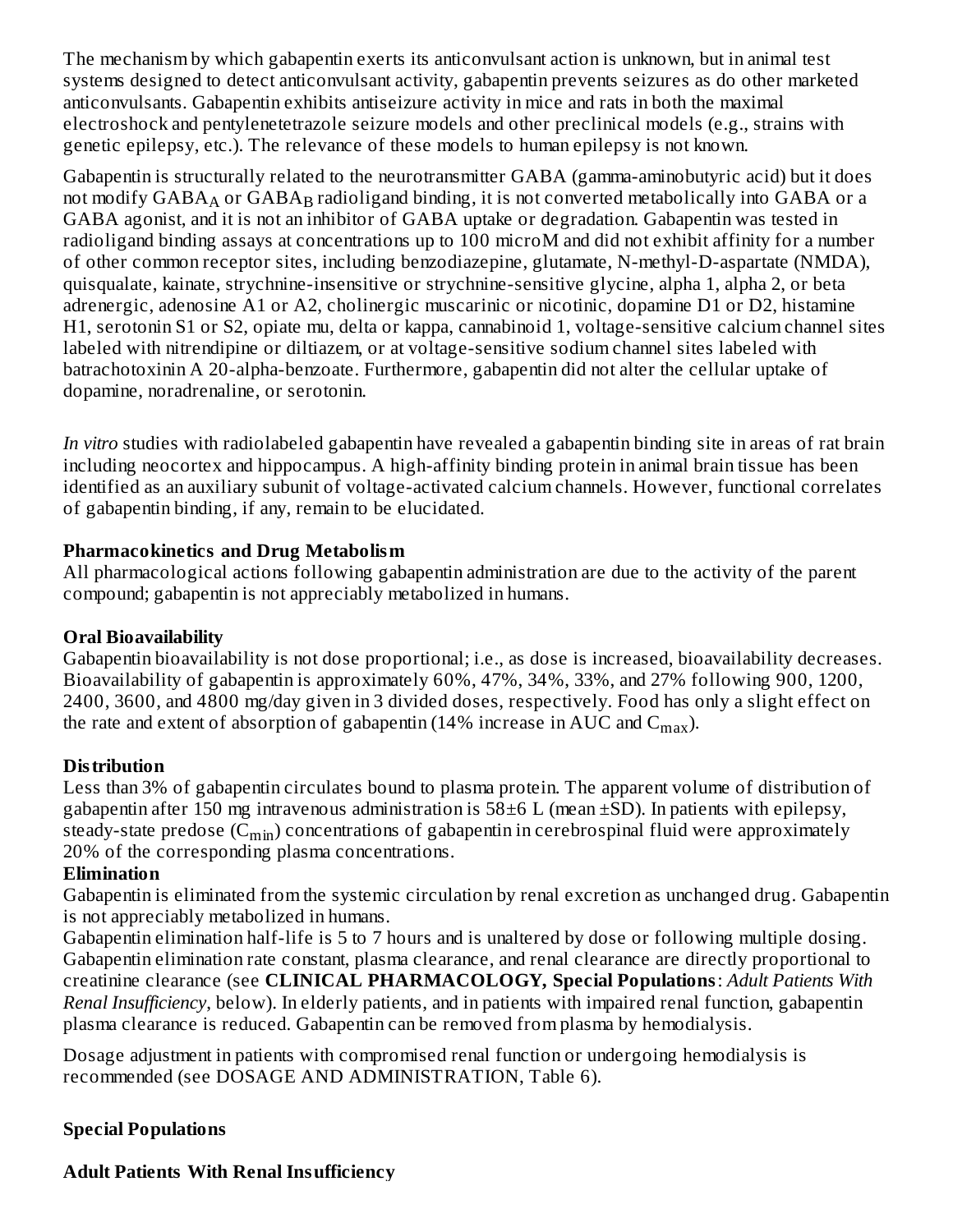Subjects (N=60) with renal insufficiency (mean creatinine clearance ranging from 13 to 114 mL/min) were administered single 400 mg oral doses of gabapentin. The mean gabapentin half-life ranged from about 6.5 hours (patients with creatinine clearance >60 mL/min) to 52 hours (creatinine clearance <30 mL/min) and gabapentin renal clearance from about 90 mL/min (>60 mL/min group) to about 10 mL/min (<30 mL/min). Mean plasma clearance (CL/F) decreased from approximately 190 mL/min to 20 mL/min.

Dosage adjustment in adult patients with compromised renal function is necessary (see DOSAGE AND ADMINISTRATION). Pediatric patients with renal insufficiency have not been studied.

### **Hemodialysis**

In a study in anuric adult subjects  $(N=11)$ , the apparent elimination half-life of gabapentin on nondialysis days was about 132 hours; during dialysis the apparent half-life of gabapentin was reduced to 3.8 hours. Hemodialysis thus has a significant effect on gabapentin elimination in anuric subjects.

Dosage adjustment in patients undergoing hemodialysis is necessary (see DOSAGE AND ADMINISTRATION).

### **Hepatic Dis eas e**

Because gabapentin is not metabolized, no study was performed in patients with hepatic impairment. **Age**

The effect of age was studied in subjects 20 to 80 years of age. Apparent oral clearance (CL/F) of gabapentin decreased as age increased, from about 225 mL/min in those under 30 years of age to about 125 mL/min in those over 70 years of age. Renal clearance (CLr) and CLr adjusted for body surface area also declined with age; however, the decline in the renal clearance of gabapentin with age can largely be explained by the decline in renal function. Reduction of gabapentin dose may be required in patients who have age related compromised renal function. (See PRECAUTIONS, Geriatric Use, and DOSAGE AND ADMINISTRATION.)

### **Pediatric**

Gabapentin pharmacokinetics were determined in 48 pediatric subjects between the ages of 1 month and 12 years following a dose of approximately 10 mg/kg. Peak plasma concentrations were similar across the entire age group and occurred 2 to 3 hours postdose. In general, pediatric subjects between 1 month and <5 years of age achieved approximately 30% lower exposure (AUC) than that observed in those 5 years of age and older. Accordingly, oral clearance normalized per body weight was higher in the younger children. Apparent oral clearance of gabapentin was directly proportional to creatinine clearance. Gabapentin elimination half-life averaged 4.7 hours and was similar across the age groups studied.

A population pharmacokinetic analysis was performed in 253 pediatric subjects between 1 month and 13 years of age. Patients received 10 to 65 mg/kg/day given TID. Apparent oral clearance (CL/F) was directly proportional to creatinine clearance and this relationship was similar following a single dose and at steady state. Higher oral clearance values were observed in children <5 years of age compared to those observed in children 5 years of age and older, when normalized per body weight. The clearance was highly variable in infants <1 year of age. The normalized CL/F values observed in pediatric patients 5 years of age and older were consistent with values observed in adults after a single dose. The oral volume of distribution normalized per body weight was constant across the age range.

These pharmacokinetic data indicate that the effective daily dose in pediatric patients with epilepsy ages 3 and 4 years should be 40 mg/kg/day to achieve average plasma concentrations similar to those achieved in patients 5 years of age and older receiving gabapentin at 30 mg/kg/day (see DOSAGE AND ADMINISTRATION).

### **Gender**

Although no formal study has been conducted to compare the pharmacokinetics of gabapentin in men and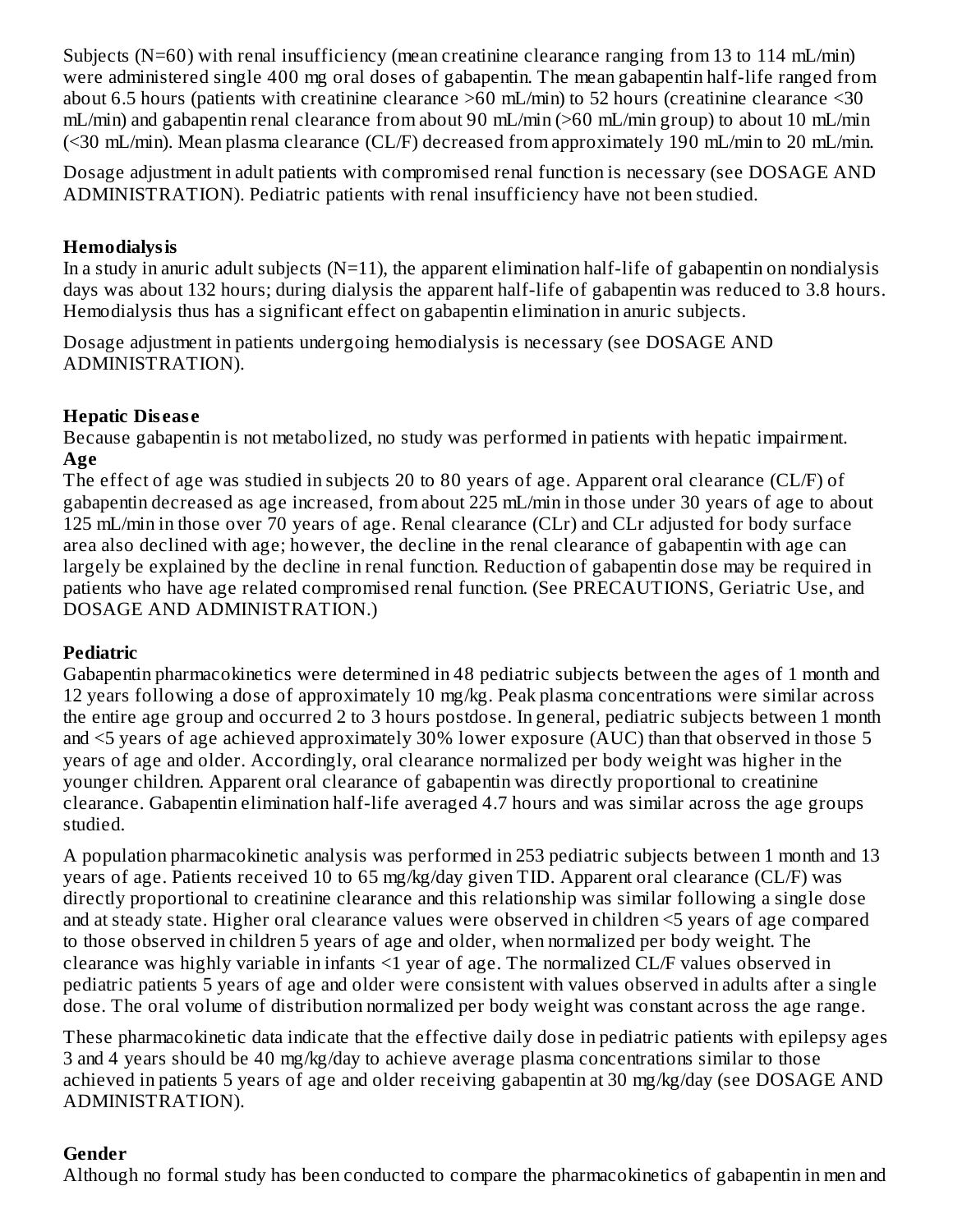women, it appears that the pharmacokinetic parameters for males and females are similar and there are no significant gender differences.

#### **Race**

Pharmacokinetic differences due to race have not been studied. Because gabapentin is primarily renally excreted and there are no important racial differences in creatinine clearance, pharmacokinetic differences due to race are not expected.

### **Clinical Studies**

#### **Postherpetic Neuralgia**

Gabapentin was evaluated for the management of postherpetic neuralgia (PHN) in 2 randomized, doubleblind, placebo-controlled, multicenter studies; N=563 patients in the intent-to-treat (ITT) population (Table 1). Patients were enrolled if they continued to have pain for more than 3 months after healing of the herpes zoster skin rash.

#### **TABLE 1. Controlled PHN Studies: Duration, Dosages, and Number of Patients**

|                                 | Study Study Duration Gabapentin (mg/day)* Target Dose Patients Receiving Patients Receiving | Gabapentin | <b>Placebo</b> |
|---------------------------------|---------------------------------------------------------------------------------------------|------------|----------------|
| 8 weeks                         | 3600                                                                                        | 113        | 116            |
| 7 weeks                         | 1800, 2400                                                                                  | 223        | 111            |
|                                 | Total                                                                                       | 336        | 227            |
| *Given in 3 divided doses (TID) |                                                                                             |            |                |

Each study included a 1-week baseline during which patients were screened for eligibility and a 7- or 8-week double-blind phase (3 or 4 weeks of titration and 4 weeks of fixed dose). Patients initiated treatment with titration to a maximum of 900 mg/day gabapentin over 3 days. Dosages were then to be titrated in 600 to 1200 mg/day increments at 3 to 7-day intervals to target dose over 3 to 4 weeks. In Study 1, patients were continued on lower doses if not able to achieve the target dose. During baseline and treatment, patients recorded their pain in a daily diary using an 11-point numeric pain rating scale ranging from 0 (no pain) to 10 (worst possible pain). A mean pain score during baseline of at least 4 was required for randomization (baseline mean pain score for Studies 1 and 2 combined was 6.4). Analyses were conducted using the ITT population (all randomized patients who received at least one dose of study medication).

Both studies showed significant differences from placebo at all doses tested.

A significant reduction in weekly mean pain scores was seen by Week 1 in both studies, and significant differences were maintained to the end of treatment. Comparable treatment effects were observed in all active treatment arms. Pharmacokinetic/pharmacodynamic modeling provided confirmatory evidence of efficacy across all doses. Figures 1 and 2 show these changes for Studies 1 and 2.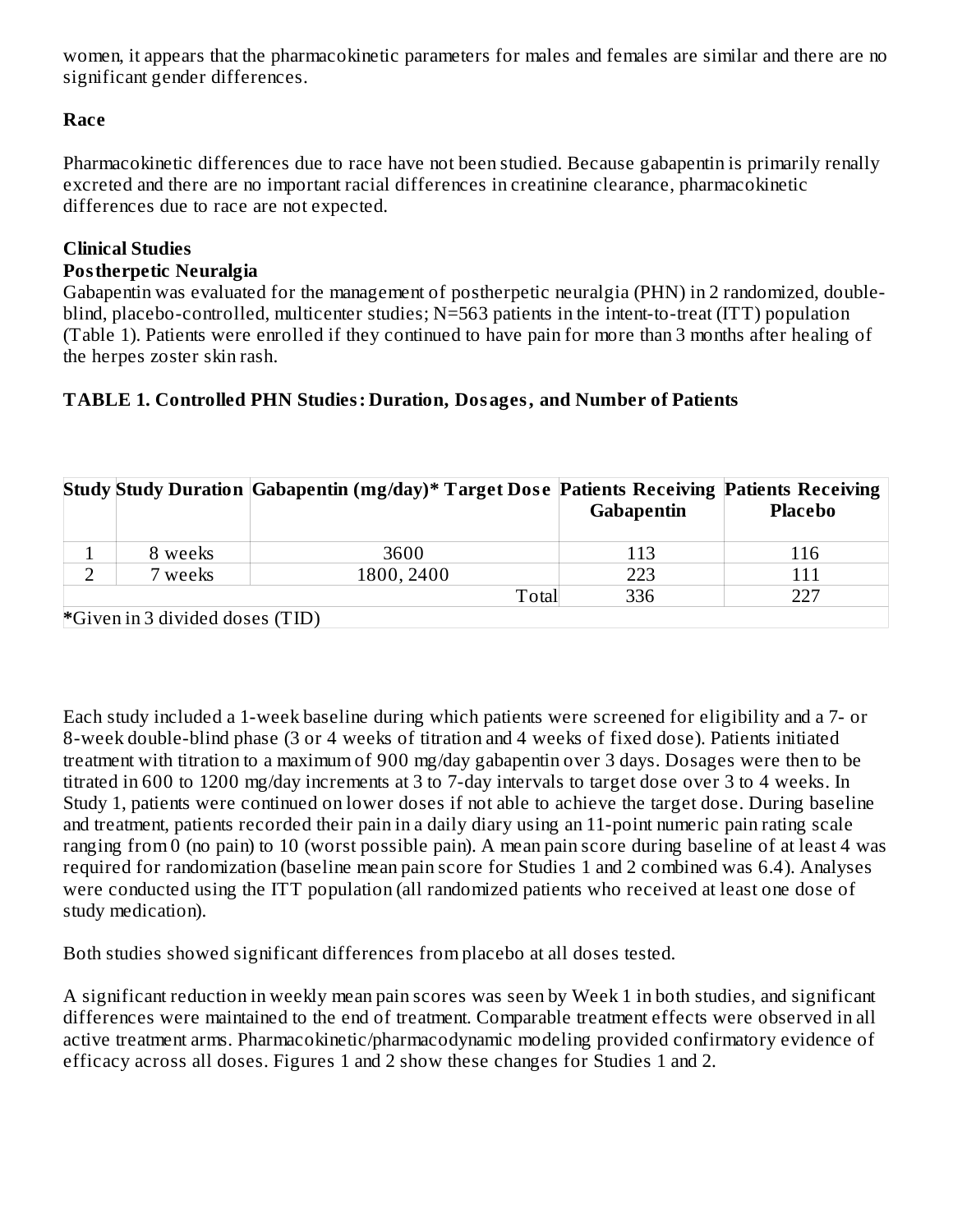

Figure 1. Weekly Mean Pain Scores (Observed Cases in ITT Population): Study 1

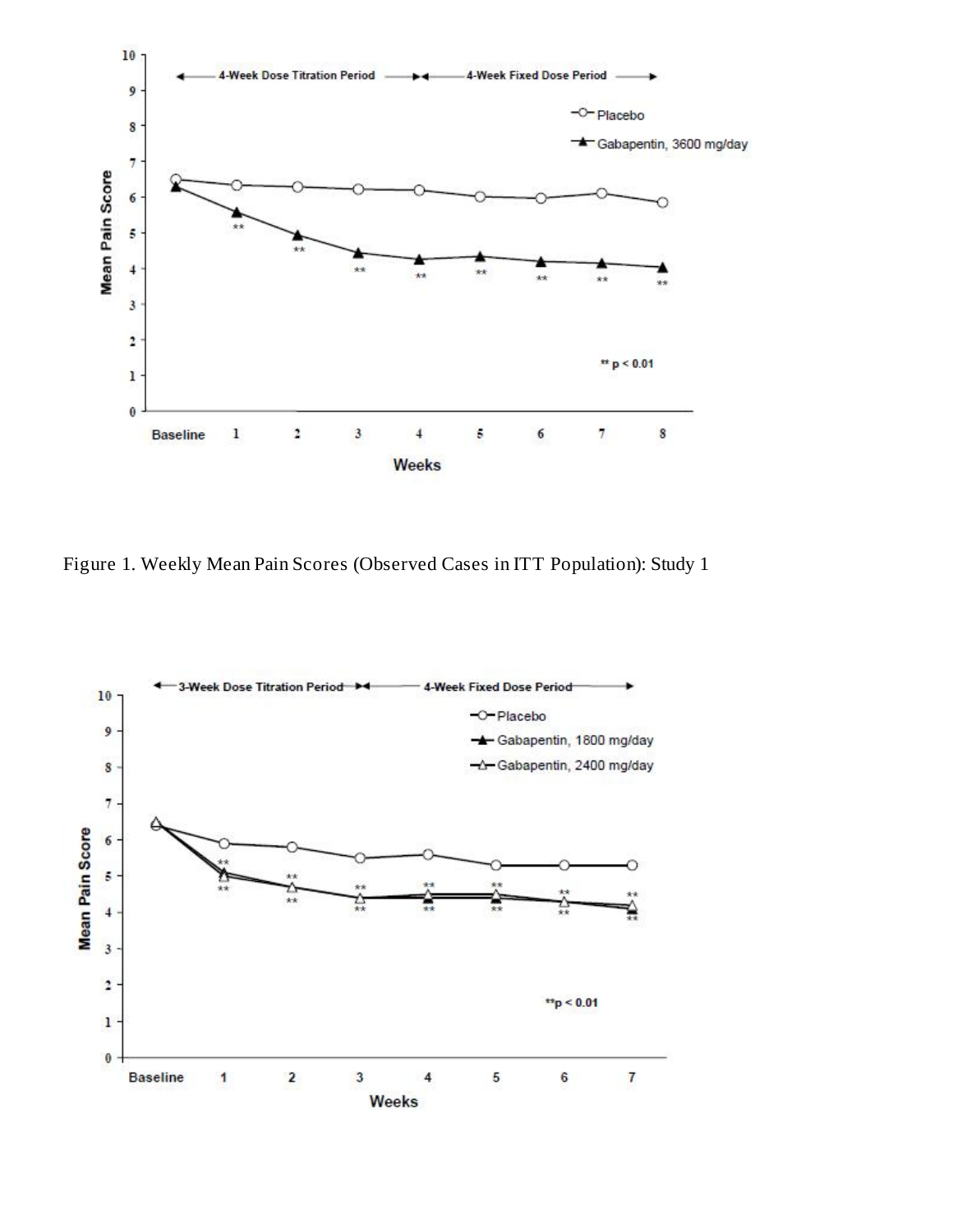Figure 2. Weekly Mean Pain Scores (Observed Cases in ITT Population): Study 2

The proportion of responders (those patients reporting at least 50% improvement in endpoint pain score compared with baseline) was calculated for each study (Figure 3).



Figure 3. Proportion of Responders (patients with ≥50% reduction in pain score) at Endpoint: Controlled PHN Studies

# **Epilepsy**

The effectiveness of gabapentin as adjunctive therapy (added to other antiepileptic drugs) was established in multicenter placebo-controlled, double-blind, parallel-group clinical trials in adult and pediatric patients (3 years and older) with refractory partial seizures.

Evidence of effectiveness was obtained in three trials conducted in 705 patients (age 12 years and above) and one trial conducted in 247 pediatric patients (3 to 12 years of age). The patients enrolled had a history of at least 4 partial seizures per month in spite of receiving one or more antiepileptic drugs at therapeutic levels and were observed on their established antiepileptic drug regimen during a 12-week baseline period (6 weeks in the study of pediatric patients). In patients continuing to have at least 2 (or 4 in some studies) seizures per month, gabapentin or placebo was then added on to the existing therapy during a 12-week treatment period. Effectiveness was assessed primarily on the basis of the percent of patients with a 50% or greater reduction in seizure frequency from baseline to treatment (the "responder rate") and a derived measure called response ratio, a measure of change defined as  $(T - B)/(T + B)$ , where B is the patient's baseline seizure frequency and T is the patient's seizure frequency during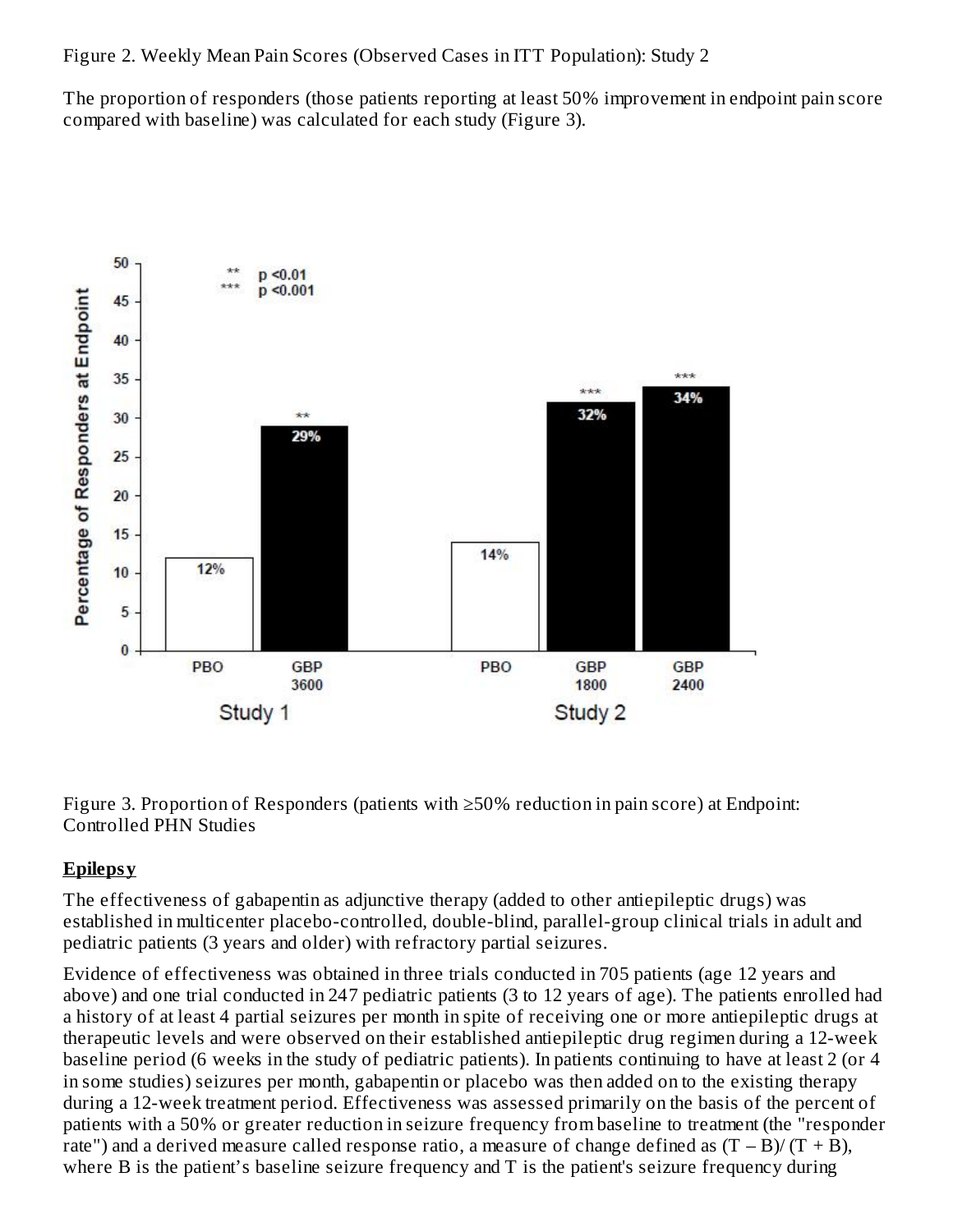treatment. Response ratio is distributed within the range  $-1$  to  $+1$ . A zero value indicates no change while complete elimination of seizures would give a value of –1; increased seizure rates would give positive values. A response ratio of –0.33 corresponds to a 50% reduction in seizure frequency. The results given below are for all partial seizures in the intent-to-treat (all patients who received any doses of treatment) population in each study, unless otherwise indicated.

One study compared gabapentin 1200 mg/day divided TID with placebo. Responder rate was 23% (14/61) in the gabapentin group and 9% (6/66) in the placebo group; the difference between groups was statistically significant. Response ratio was also better in the gabapentin group (–0.199) than in the placebo group (–0.044), a difference that also achieved statistical significance.

A second study compared primarily 1200 mg/day divided TID gabapentin (N=101) with placebo (N=98). Additional smaller gabapentin dosage groups (600 mg/day, N=53; 1800 mg/day, N=54) were also studied for information regarding dose response. Responder rate was higher in the gabapentin 1200 mg/day group (16%) than in the placebo group (8%), but the difference was not statistically significant. The responder rate at 600 mg (17%) was also not significantly higher than in the placebo, but the responder rate in the 1800 mg group (26%) was statistically significantly superior to the placebo rate. Response ratio was better in the gabapentin 1200 mg/day group (–0.103) than in the placebo group  $(-0.022)$ ; but this difference was also not statistically significant ( $p = 0.224$ ). A better response was seen in the gabapentin 600 mg/day group (–0.105) and 1800 mg/day group (–0.222) than in the 1200 mg/day group, with the 1800 mg/day group achieving statistical significance compared to the placebo group.

A third study compared gabapentin 900 mg/day divided TID (N=111) and placebo (N=109). An additional gabapentin 1200 mg/day dosage group (N=52) provided dose-response data. A statistically significant difference in responder rate was seen in the gabapentin 900 mg/day group (22%) compared to that in the placebo group (10%). Response ratio was also statistically significantly superior in the gabapentin 900 mg/day group (–0.119) compared to that in the placebo group (–0.027), as was response ratio in 1200 mg/day gabapentin (–0.184) compared to placebo.

Analyses were also performed in each study to examine the effect of gabapentin on preventing secondarily generalized tonic-clonic seizures. Patients who experienced a secondarily generalized tonic-clonic seizure in either the baseline or in the treatment period in all three placebo-controlled studies were included in these analyses. There were several response ratio comparisons that showed a statistically significant advantage for gabapentin compared to placebo and favorable trends for almost all comparisons.

Analysis of responder rate using combined data from all three studies and all doses (N=162, gabapentin; N=89, placebo) also showed a significant advantage for gabapentin over placebo in reducing the frequency of secondarily generalized tonic-clonic seizures.

In two of the three controlled studies, more than one dose of gabapentin was used. Within each study, the results did not show a consistently increased response to dose. However, looking across studies, a trend toward increasing efficacy with increasing dose is evident (see Figure 4).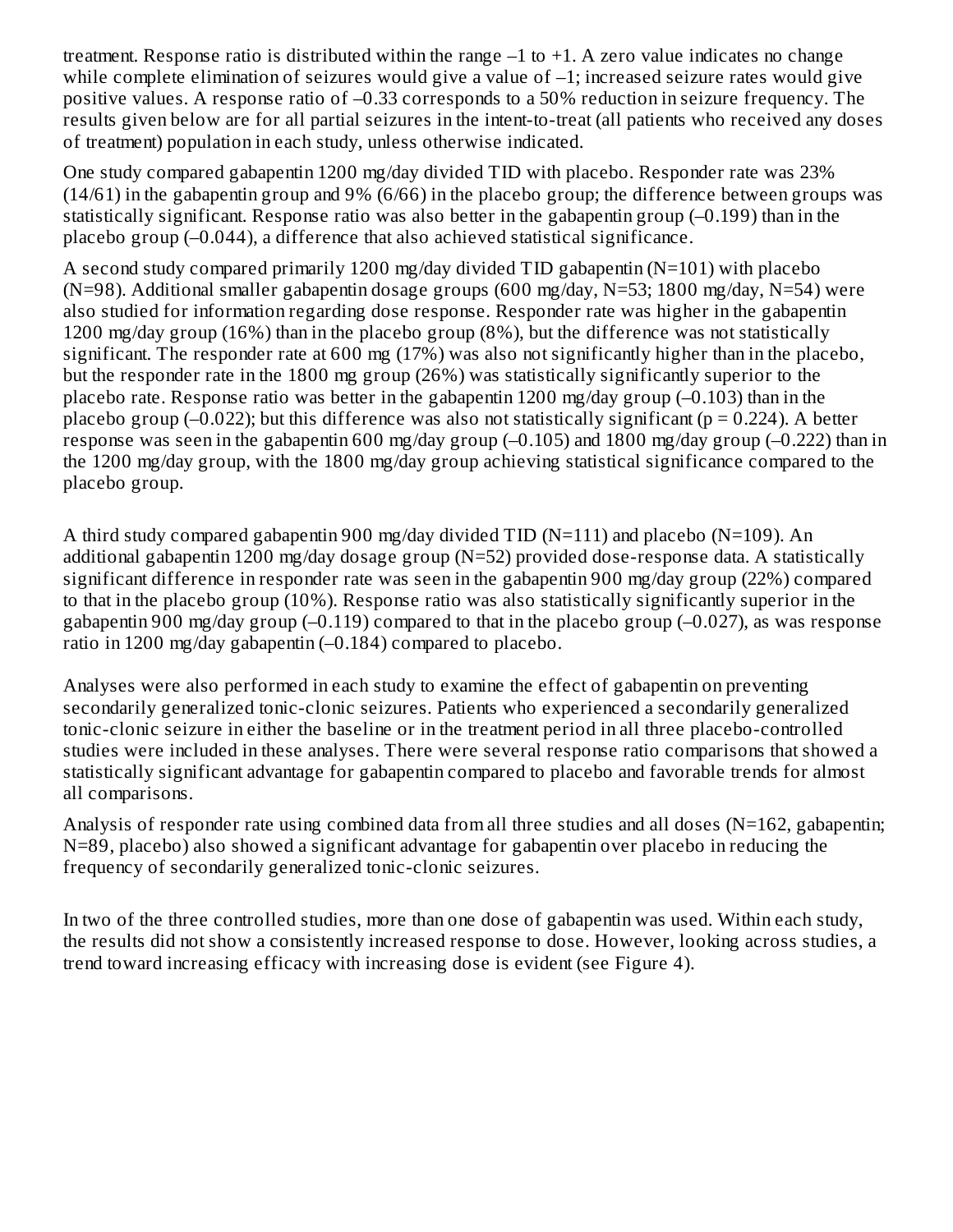

Figure 4. Responder Rate in Patients Receiving gabapentin Expressed as a Difference from Placebo by Dose and Study: Adjunctive Therapy Studies in Patients ≥12 Years of Age with Partial Seizures

In the figure, treatment effect magnitude, measured on the Y axis in terms of the difference in the proportion of gabapentin and placebo-assigned patients attaining a 50% or greater reduction in seizure frequency from baseline, is plotted against the daily dose of gabapentin administered (X axis).

Although no formal analysis by gender has been performed, estimates of response (Response Ratio) derived from clinical trials (398 men, 307 women) indicate no important gender differences exist. There was no consistent pattern indicating that age had any effect on the response to gabapentin. There were insufficient numbers of patients of races other than Caucasian to permit a comparison of efficacy among racial groups.

A fourth study in pediatric patients age 3 to 12 years compared 25 to 35 mg/kg/day gabapentin (N=118) with placebo (N=127). For all partial seizures in the intent-to-treat population, the response ratio was statistically significantly better for the gabapentin group (–0.146) than for the placebo group (–0.079). For the same population, the responder rate for gabapentin (21%) was not significantly different from placebo (18%).

A study in pediatric patients age 1 month to 3 years compared 40 mg/kg/day gabapentin ( $N=38$ ) with placebo (N=38) in patients who were receiving at least one marketed antiepileptic drug and had at least one partial seizure during the screening period (within 2 weeks prior to baseline). Patients had up to 48 hours of baseline and up to 72 hours of double-blind video EEG monitoring to record and count the occurrence of seizures. There were no statistically significant differences between treatments in either the response ratio or responder rate.

#### **INDICATIONS & USAGE**

#### **Postherpetic Neuralgia**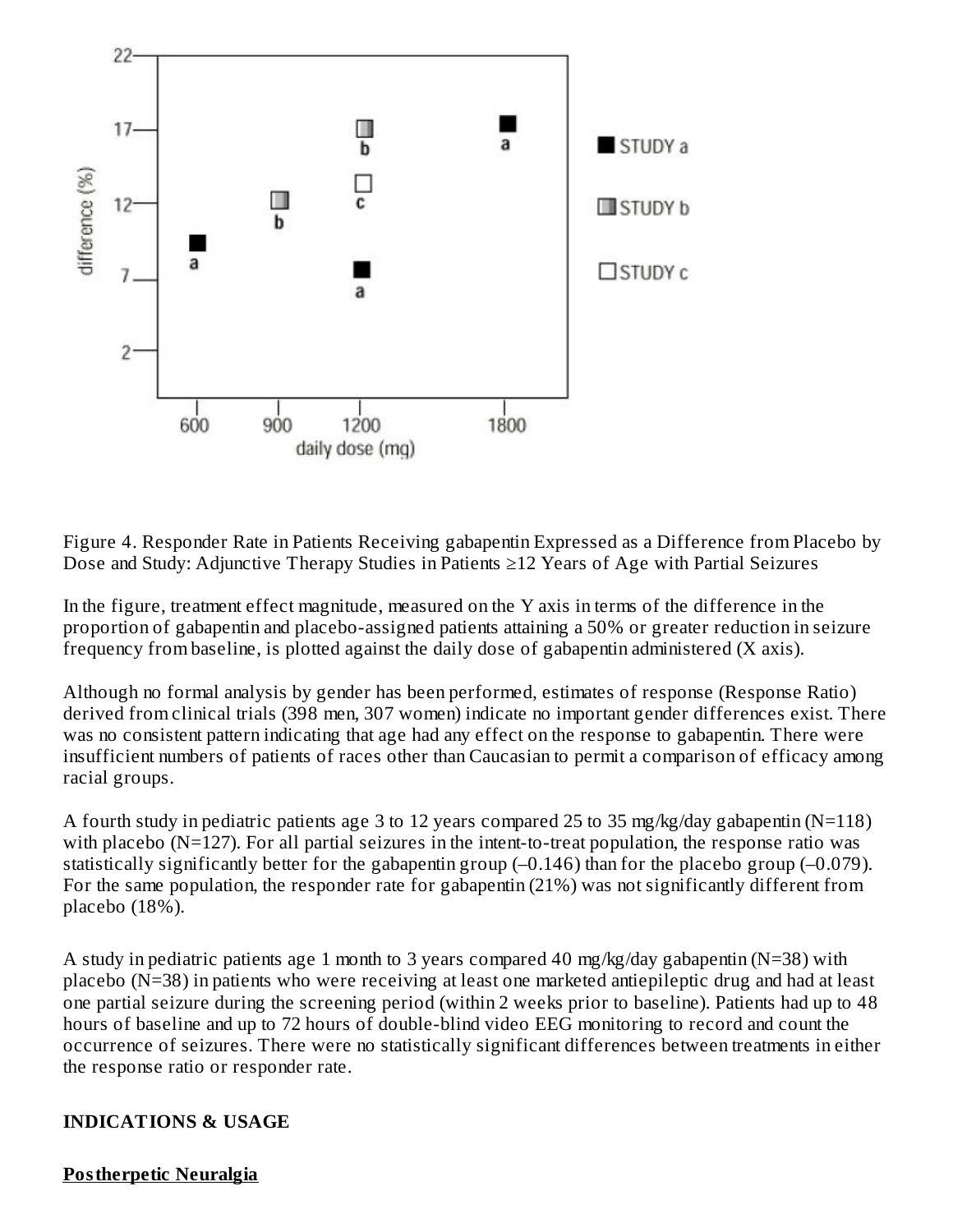Gabapentin is indicated for the management of postherpetic neuralgia in adults.

#### **Epilepsy**

Gabapentin is indicated as adjunctive therapy in the treatment of partial seizures with and without secondary generalization in patients over 12 years of age with epilepsy. Gabapentin is also indicated as adjunctive therapy in the treatment of partial seizures in pediatric patients age 3 to 12 years.

#### **CONTRAINDICATIONS**

Gabapentin is contraindicated in patients who have demonstrated hypersensitivity to the drug or its ingredients.

### **WARNINGS**

#### **Suicidal Behavior and Ideation**

Antiepileptic drugs (AEDs), including gabapentin, increase the risk of suicidal thoughts or behavior in patients taking these drugs for any indication. Patients treated with any AED for any indication should be monitored for the emergence or worsening of depression, suicidal thoughts or behavior, and/or any unusual changes in mood or behavior.

Pooled analyses of 199 placebo-controlled clinical trials (mono- and adjunctive therapy) of 11 different AEDs showed that patients randomized to one of the AEDs had approximately twice the risk (adjusted Relative Risk 1.8, 95% CI:1.2, 2.7) of suicidal thinking or behavior compared to patients randomized to placebo. In these trials, which had a median treatment duration of 12 weeks, the estimated incidence rate of suicidal behavior or ideation among 27,863 AED-treated patients was 0.43%, compared to 0.24% among 16,029 placebo-treated patients, representing an increase of approximately one case of suicidal thinking or behavior for every 530 patients treated. There were four suicides in drug-treated patients in the trials and none in placebo-treated patients, but the number is too small to allow any conclusion about drug effect on suicide.

The increased risk of suicidal thoughts or behavior with AEDs was observed as early as one week after starting drug treatment with AEDs and persisted for the duration of treatment assessed. Because most trials included in the analysis did not extend beyond 24 weeks, the risk of suicidal thoughts or behavior beyond 24 weeks could not be assessed.

The risk of suicidal thoughts or behavior was generally consistent among drugs in the data analyzed. The finding of increased risk with AEDs of varying mechanisms of action and across a range of indications suggests that the risk applies to all AEDs used for any indication. The risk did not vary substantially by age (5 to100 years) in the clinical trials analyzed. Table 2 shows absolute and relative risk by indication for all evaluated AEDs.

|             |                                               |     | Table 2 Risk by indication for antiepileptic drugs in the pooled analysis              |                                 |
|-------------|-----------------------------------------------|-----|----------------------------------------------------------------------------------------|---------------------------------|
|             |                                               |     | Indication Placebo Patients Drug Patients Relative Risk: Incidence of Risk Difference: |                                 |
|             | with Events Per with Events PerEvents in Drug |     |                                                                                        | <b>Additional Drug Patients</b> |
|             |                                               |     | 1000 Patients 1000 Patients Patients/Incidence in                                      | with Events Per 1000            |
|             |                                               |     | <b>Placebo Patients</b>                                                                | <b>Patients</b>                 |
| Epilepsy    | 1.0                                           | 3.4 | 3.5                                                                                    | 2.4                             |
| Psychiatric | 5.7                                           | 8.5 | 1.5                                                                                    | 2.9                             |
| Other       | $1.0\,$                                       | 1.8 | 1.9                                                                                    | 0.9                             |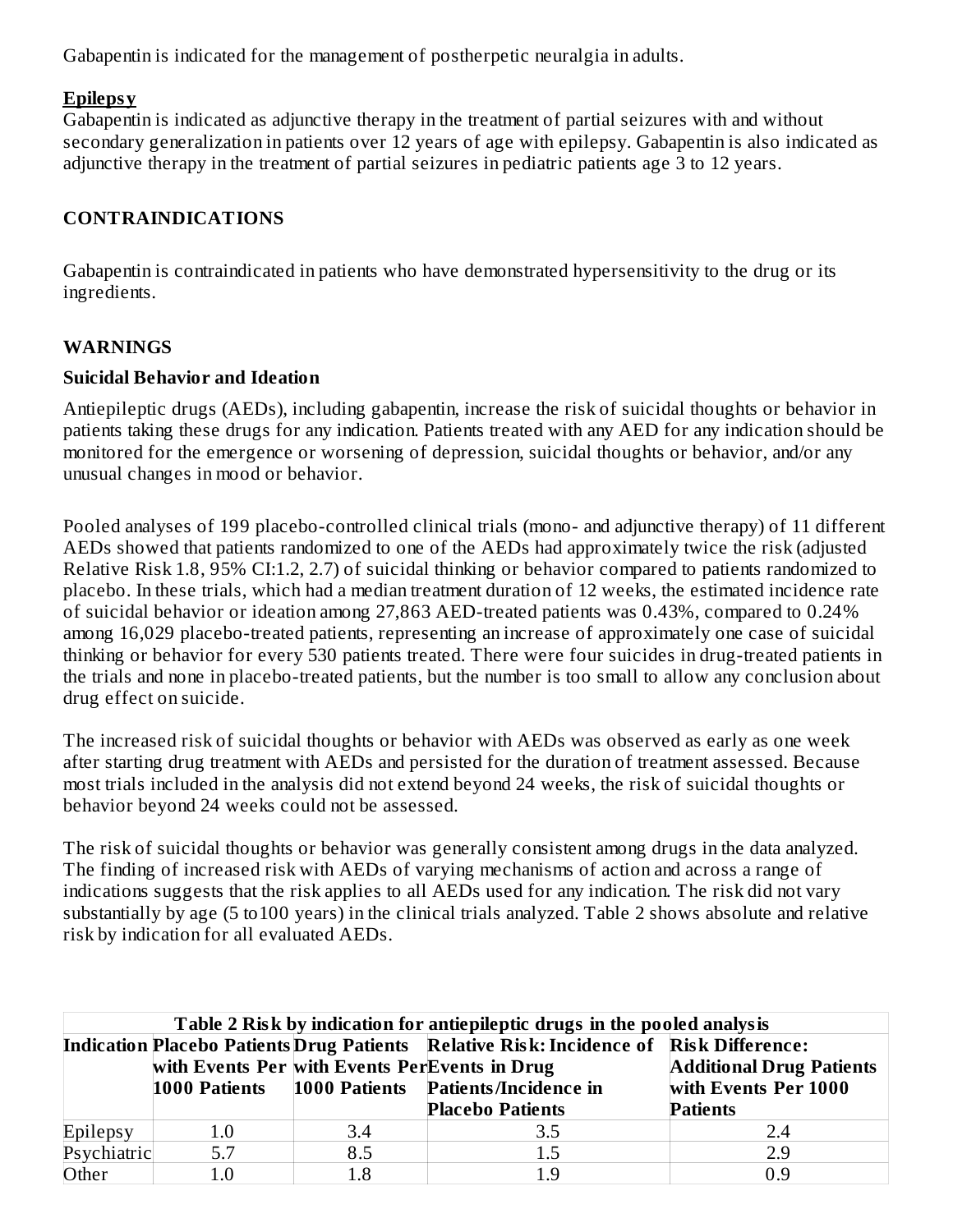| . .<br>. . |  |
|------------|--|
|------------|--|

The relative risk for suicidal thoughts or behavior was higher in clinical trials for epilepsy than in clinical trials for psychiatric or other conditions, but the absolute risk differences were similar for the epilepsy and psychiatric indications.

Anyone considering prescribing gabapentin or any other AED must balance the risk of suicidal thoughts or behavior with the risk of untreated illness. Epilepsy and many other illnesses for which AEDs are prescribed are themselves associated with morbidity and mortality and an increased risk of suicidal thoughts and behavior. Should suicidal thoughts and behavior emerge during treatment, the prescriber needs to consider whether the emergence of these symptoms in any given patient may be related to the illness being treated.

Patients, their caregivers, and families should be informed that AEDs increase the risk of suicidal thoughts and behavior and should be advised of the need to be alert for the emergence or worsening of the signs and symptoms of depression, any unusual changes in mood or behavior, or the emergence of suicidal thoughts, behavior, or thoughts about self-harm. Behaviors of concern should be reported immediately to healthcare providers.

#### **Neuropsychiatric Advers e Events-Pediatric Patients 3 to 12 years of age**

Gabapentin use in pediatric patients with epilepsy 3 to12 years of age is associated with the occurrence of central nervous system related adverse events. The most significant of these can be classified into the following categories: 1) emotional lability (primarily behavioral problems), 2) hostility, including aggressive behaviors, 3) thought disorder, including concentration problems and change in school performance, and 4) hyperkinesia (primarily restlessness and hyperactivity). Among the gabapentintreated patients, most of the events were mild to moderate in intensity.

In controlled trials in pediatric patients 3 to12 years of age, the incidence of these adverse events was: emotional lability 6% (gabapentin-treated patients) vs 1.3% (placebo-treated patients); hostility 5.2% vs 1.3%; hyperkinesia 4.7% vs 2.9%; and thought disorder 1.7% vs 0%. One of these events, a report of hostility, was considered serious. Discontinuation of gabapentin treatment occurred in 1.3% of patients reporting emotional lability and hyperkinesia and 0.9% of gabapentin-treated patients reporting hostility and thought disorder. One placebo-treated patient (0.4%) withdrew due to emotional lability.

#### *Withdrawal Precipitated Seizure, Status Epilepticus*

Antiepileptic drugs should not be abruptly discontinued because of the possibility of increasing seizure frequency.

In the placebo-controlled studies in patients >12 years of age, the incidence of status epilepticus in patients receiving Gabapentin was 0.6% (3 of 543) vs 0.5% in patients receiving placebo (2 of 378). Among the 2074 patients >12 years of age treated with gabapentin across all studies (controlled and uncontrolled) 31 (1.5%) had status epilepticus. Of these, 14 patients had no prior history of status epilepticus either before treatment or while on other medications. Because adequate historical data are not available, it is impossible to say whether or not treatment with gabapentin is associated with a higher or lower rate of status epilepticus than would be expected to occur in a similar population not treated with gabapentin.

#### *Tumorigenic Potential*

In standard preclinical *in vivo* lifetime carcinogenicity studies, an unexpectedly high incidence of pancreatic acinar adenocarcinomas was identified in male, but not female, rats. (See PRECAUTIONS: Carcinogenesis, Mutagenesis, Impairment of Fertility.) The clinical significance of this finding is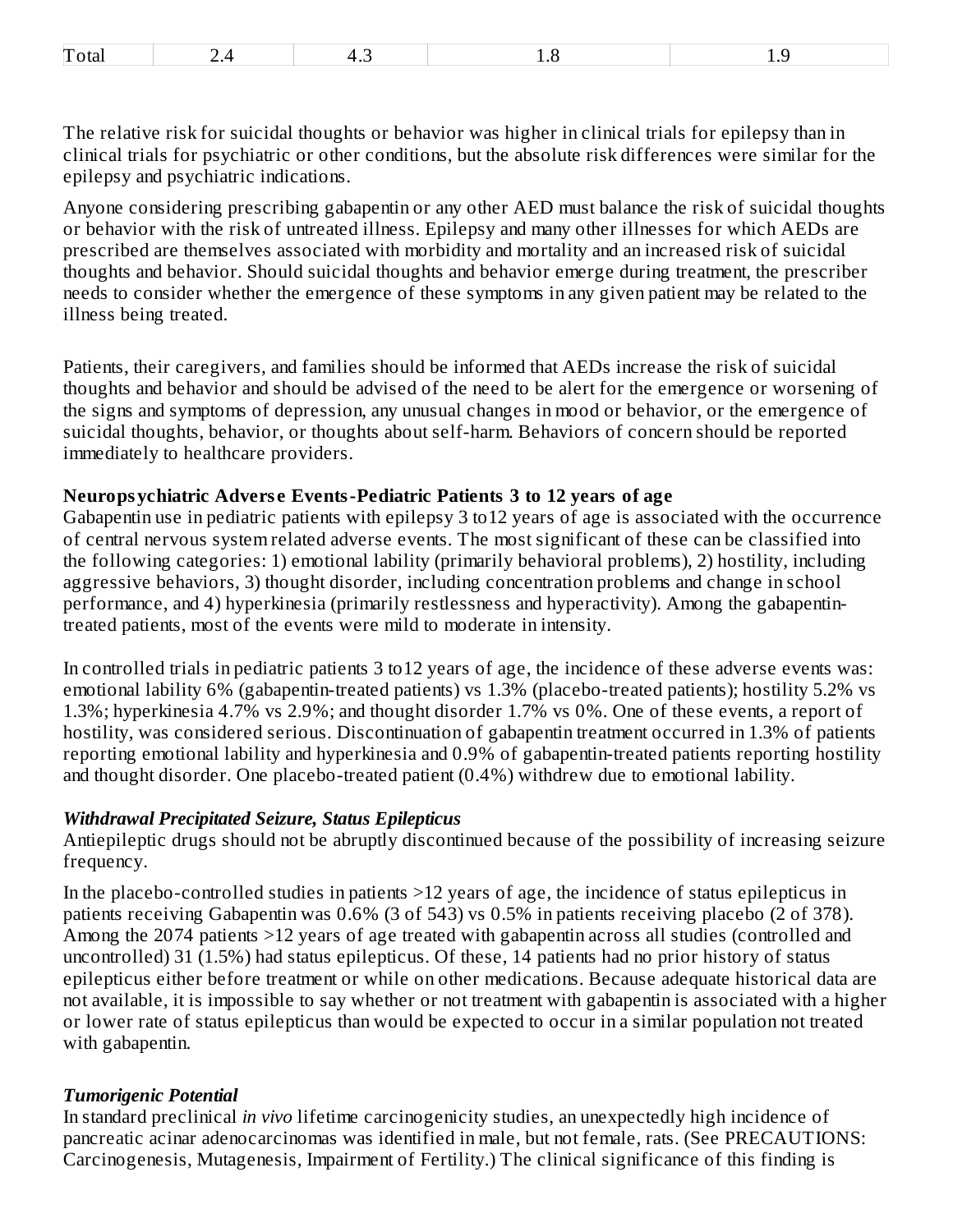unknown. Clinical experience during gabapentin's premarketing development provides no direct means to assess its potential for inducing tumors in humans.

In clinical studies in adjunctive therapy in epilepsy comprising 2085 patient-years of exposure in patients >12 years of age, new tumors were reported in 10 patients (2 breast, 3 brain, 2 lung, 1 adrenal, 1 non-Hodgkin's lymphoma, 1 endometrial carcinoma *in situ*), and preexisting tumors worsened in 11 patients (9 brain, 1 breast, 1 prostate) during or up to 2 years following discontinuation of gabapentin. Without knowledge of the background incidence and recurrence in a similar population not treated with gabapentin, it is impossible to know whether the incidence seen in this cohort is or is not affected by treatment.

### *Sudden and Unexplained Death in Patients With Epilepsy*

During the course of premarketing development of gapapentin 8 sudden and unexplained deaths were recorded among a cohort of 2203 patients treated (2103 patient-years of exposure).

Some of these could represent seizure-related deaths in which the seizure was not observed, e.g., at night. This represents an incidence of 0.0038 deaths per patient-year. Although this rate exceeds that expected in a healthy population matched for age and sex, it is within the range of estimates for the incidence of sudden unexplained deaths in patients with epilepsy not receiving gabapentin (ranging from 0.0005 for the general population of epileptics to 0.003 for a clinical trial population similar to that in the gabapentin program, to 0.005 for patients with refractory epilepsy). Consequently, whether these figures are reassuring or raise further concern depends on comparability of the populations reported upon to the gabapentin cohort and the accuracy of the estimates provided.

### **Drug Reaction with Eosinophilia and Systemic Symptoms (DRESS)/ Multiorgan hypers ensitivity**

Drug Reaction with Eosinophilia and Systemic Symptoms (DRESS), also known as Multiorgan hypersensitivity, has been reported in patients taking antiepileptic drugs, including gabapentin. Some of these events have been fatal or life-threatening. DRESS typically, although not exclusively, presents with fever, rash, and/or lymphadenopathy, in association with other organ system involvement, such as hepatitis, nephritis, hematological abnormalities, myocarditis, or myositis sometimes resembling an acute viral infection. Eosinophilia is often present. Because this disorder is variable in its expression, other organ systems not noted here may be involved.

It is important to note that early manifestations of hypersensitivity, such as fever or lymphadenopathy, may be present even though rash is not evident. If such signs or symptoms are present, the patient should be evaluated immediately. Gabapentin should be discontinued if an alternative etiology for the signs or symptoms cannot be established.

#### **PRECAUTIONS**

#### **Information for Patients**

Inform patients of the availability of a Medication Guide, and instruct them to read the Medication Guide prior to taking gabapentin. Instruct patients to take gabapentin only as prescribed.

Patients, their caregivers, and families should be counseled that AEDs, including gabapentin, may increase the risk of suicidal thoughts and behavior and should be advised of the need to be alert for the emergence or worsening of symptoms of depression, any unusual changes in mood or behavior, or the emergence of suicidal thoughts, behavior, or thoughts about self-harm. Behaviors of concern should be reported immediately to healthcare providers.

Patients should be advised that gabapentin may cause dizziness, somnolence and other symptoms and signs of CNS depression. Accordingly, they should be advised neither to drive a car nor to operate other complex machinery until they have gained sufficient experience on gabapentin to gauge whether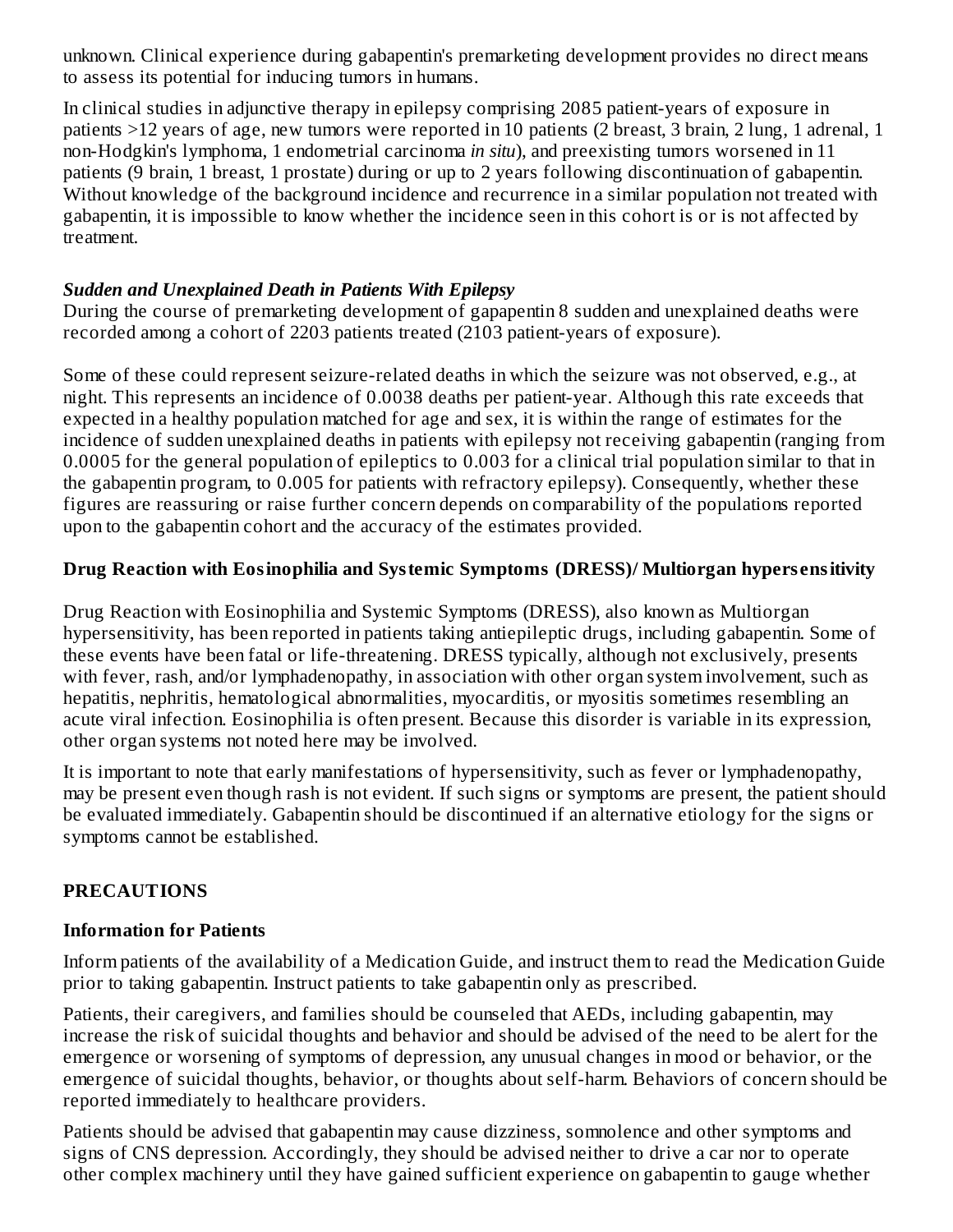or not it affects their mental and/or motor performance adversely.

Patients who require concomitant treatment with morphine may experience increases in gabapentin concentrations. Patients should be carefully observed for signs of CNS depression, such as somnolence, and the dose of gabapentin or morphine should be reduced appropriately (see **PRECAUTIONS, Drug Interactions**).

Patients should be encouraged to enroll in the North American Antiepileptic Drug (NAAED) Pregnancy Registry if they become pregnant. This registry is collecting information about the safety of antiepileptic drugs during pregnancy. To enroll, patients can call the toll free number 1-888-233-2334 (see PRECAUTIONS, Pregnancy).

Prior to initiation of treatment with gabapentin, the patient should be instructed that a rash or other signs or symptoms of hypersensitivity (such as fever or lymphadenopathy) may herald a serious medical event and that the patient should report any such occurrence to a physician immediately.

### **Laboratory Tests**

Clinical trials data do not indicate that routine monitoring of clinical laboratory parameters is necessary for the safe use of gabapentin. The value of monitoring gabapentin blood concentrations has not been established. Gabapentin may be used in combination with other antiepileptic drugs without concern for alteration of the blood concentrations of gabapentin or of other antiepileptic drugs.

### **Drug Interactions**

*In vitro* studies were conducted to investigate the potential of gabapentin to inhibit the major cytochrome P450 enzymes (CYP1A2, CYP2A6, CYP2C9, CYP2C19, CYP2D6, CYP2E1, and CYP3A4) that mediate drug and xenobiotic metabolism using isoform selective marker substrates and human liver microsomal preparations. Only at the highest concentration tested (171 µg/mL; 1 mM) was a slight degree of inhibition (14% to 30%) of isoform CYP2A6 observed. No inhibition of any of the other isoforms tested was observed at gabapentin concentrations up to  $171\,$   $\mu$ g /mL (approximately  $15$  times the  $\rm C_{max}$  at 3600 mg/day).

Gabapentin is not appreciably metabolized nor does it interfere with the metabolism of commonly coadministered antiepileptic drugs.

The drug interaction data described in this section were obtained from studies involving healthy adults and adult patients with epilepsy.

### **Phenytoin**

In a single (400 mg) and multiple dose (400 mg TID) study of gabapentin in epileptic patients ( $N=8$ ) maintained on phenytoin monotherapy for at least 2 months, gabapentin had no effect on the steady-state trough plasma concentrations of phenytoin and phenytoin had no effect on gabapentin pharmacokinetics.

### **Carbamazepine**

Steady-state trough plasma carbamazepine and carbamazepine 10, 11 epoxide concentrations were not affected by concomitant gabapentin (400 mg TID; N=12) administration. Likewise, gabapentin pharmacokinetics were unaltered by carbamazepine administration.

# **Valproic Acid**

The mean steady-state trough serum valproic acid concentrations prior to and during concomitant gabapentin administration (400 mg TID; N=17) were not different and neither were gabapentin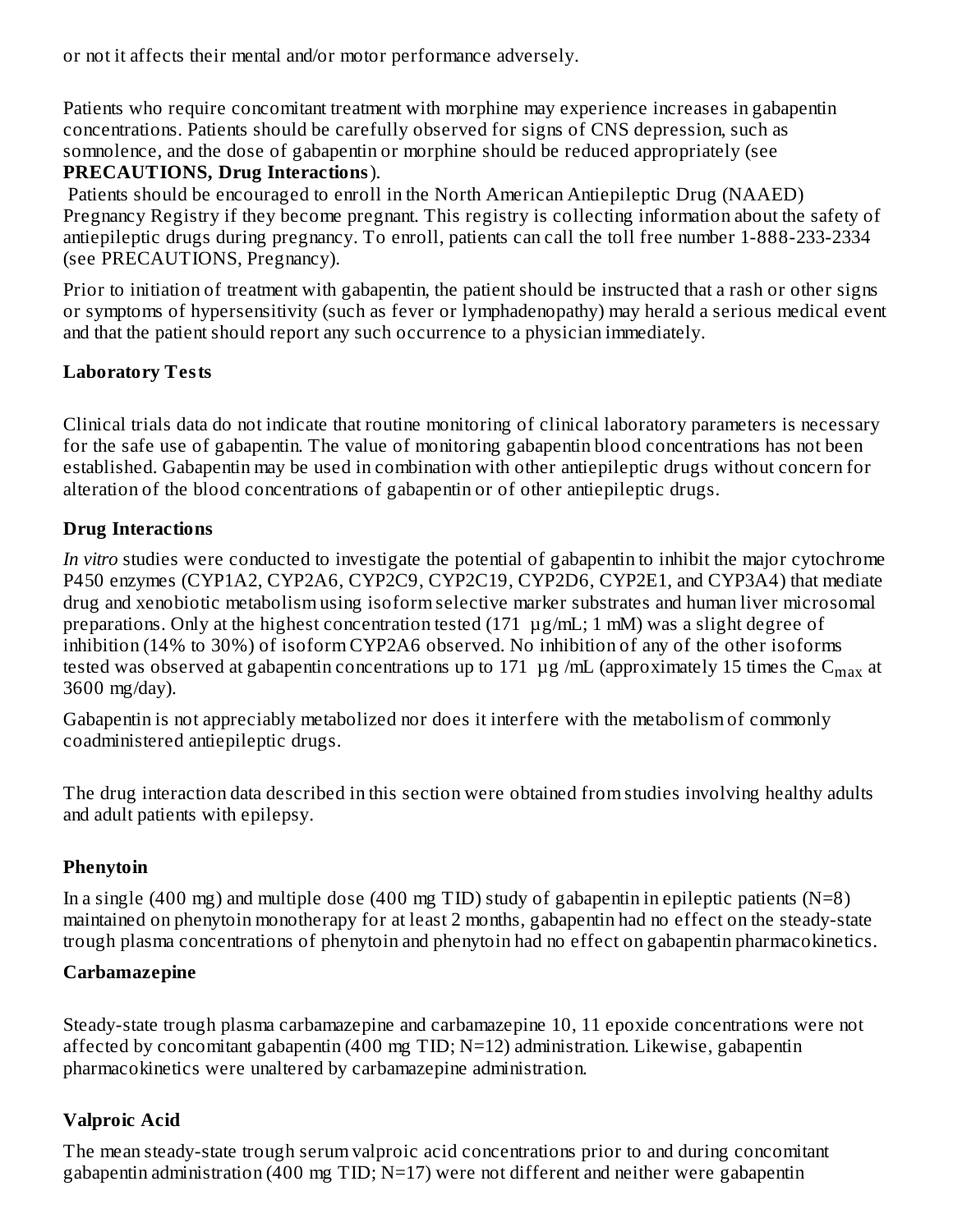pharmacokinetic parameters affected by valproic acid.

## **Phenobarbital**

Estimates of steady-state pharmacokinetic parameters for phenobarbital or gabapentin (300 mg TID; N=12) are identical whether the drugs are administered alone or together.

## **Naproxen**

Coadministration (N=18) of naproxen sodium capsules (250 mg) with gabapentin (125 mg) appears to increase the amount of gabapentin absorbed by 12% to 15%. Gabapentin had no effect on naproxen pharmacokinetic parameters. These doses are lower than the therapeutic doses for both drugs. The magnitude of interaction within the recommended dose ranges of either drug is not known.

# **Hydrocodone**

Coadministration of gabapentin (125 to 500 mg; N=48) decreases hydrocodone (10 mg; N=50)  $\rm{C_{max}}$  and AUC values in a dose-dependent manner relative to administration of hydrocodone alone;  $\mathsf{C}_{\max}$  and AUC values are 3% to 4% lower, respectively, after administration of 125 mg gabapentin and 21% to 22% lower, respectively, after administration of 500 mg gabapentin. The mechanism for this interaction is unknown. Hydrocodone increases gabapentin AUC values by 14%. The magnitude of interaction at other doses is not known.

# **Morphine**

A literature article reported that when a 60-mg controlled-release morphine capsule was administered 2 hours prior to a 600-mg gabapentin capsule (N=12), mean gabapentin AUC increased by 44% compared to gabapentin administered without morphine (see PRECAUTIONS).

Morphine pharmacokinetic parameter values were not affected by administration of gabapentin 2 hours after morphine. The magnitude of interaction at other doses is not known.

# **Cimetidine**

In the presence of cimetidine at 300 mg QID ( $N=12$ ) the mean apparent oral clearance of gabapentin fell by 14% and creatinine clearance fell by 10%. Thus cimetidine appeared to alter the renal excretion of both gabapentin and creatinine, an endogenous marker of renal function. This small decrease in excretion of gabapentin by cimetidine is not expected to be of clinical importance. The effect of gabapentin on cimetidine was not evaluated.

# **Oral Contraceptive**

Based on AUC and half-life, multiple-dose pharmacokinetic profiles of norethindrone and ethinyl estradiol following administration of tablets containing 2.5 mg of norethindrone acetate and 50 mcg of ethinyl estradiol were similar with and without coadministration of gabapentin (400 mg TID; N=13). The  $\textsf{C}_{\max}$  of norethindrone was 13% higher when it was coadministered with gabapentin; this interaction is not expected to be of clinical importance.

# **Antacid (Maalox ) ®**

Maalox reduced the bioavailability of gabapentin  $(N=16)$  by about 20%. This decrease in bioavailability was about 5% when gabapentin was administered 2 hours after Maalox. It is recommended that gabapentin be taken at least 2 hours following Maalox administration.

# **Effect of Probenecid**

Probenecid is a blocker of renal tubular secretion. Gabapentin pharmacokinetic parameters without and with probenecid were comparable. This indicates that gabapentin does not undergo renal tubular secretion by the pathway that is blocked by probenecid.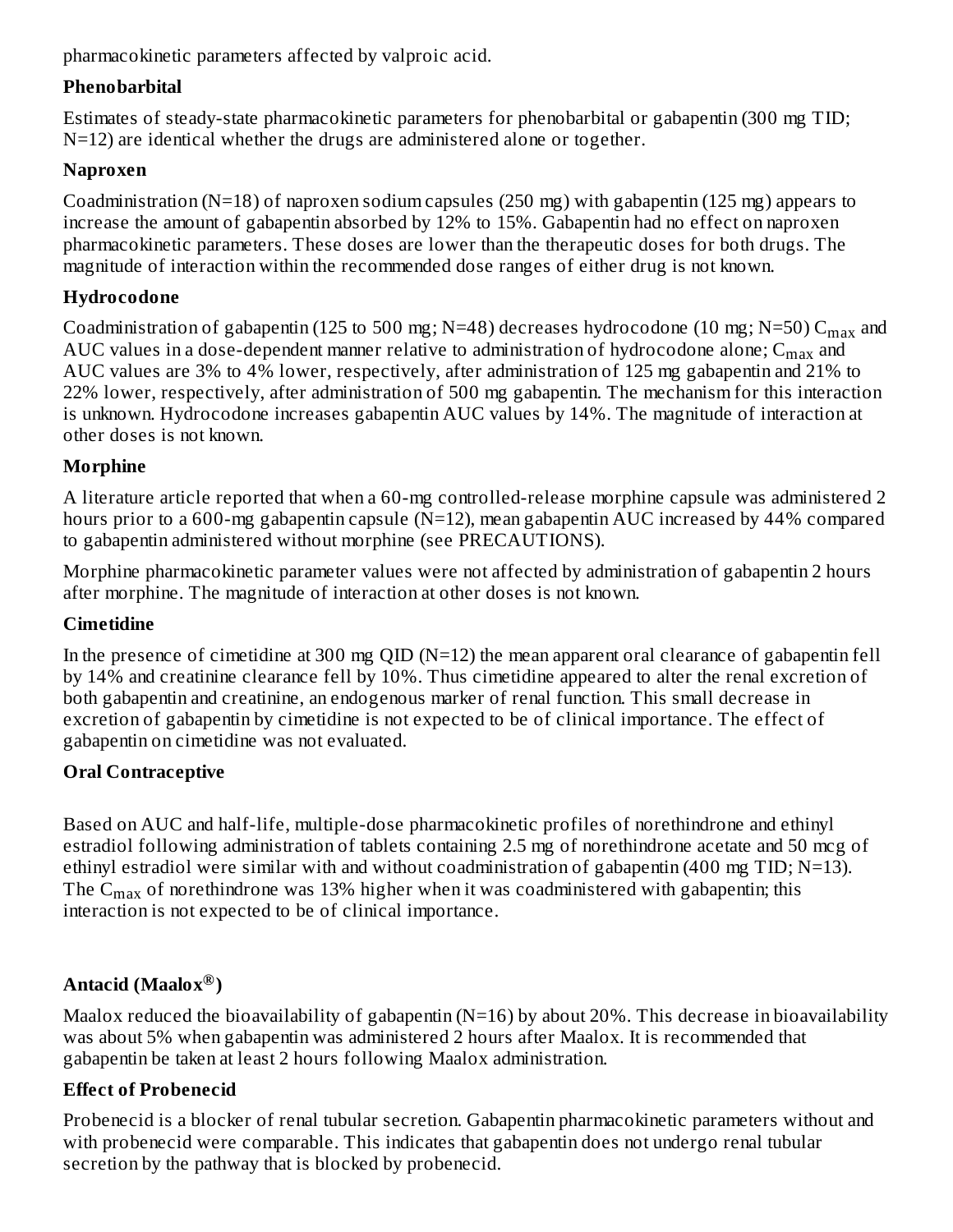#### **Drug & OR Laboratory Test Interactions**

Because false positive readings were reported with the Ames N-Multistix SG® dipstick test for urinary protein when gabapentin was added to other antiepileptic drugs, the more specific sulfosalicylic acid precipitation procedure is recommended to determine the presence of urine protein

### **Carcinogenesis & Mutagenesis & Impairment Of Fertility**

Gabapentin was given in the diet to mice at 200, 600, and 2000 mg/kg/day and to rats at 250, 1000, and 2000 mg/kg/day for 2 years. A statistically significant increase in the incidence of pancreatic acinar cell adenomas and carcinomas was found in male rats receiving the high dose; the no-effect dose for the occurrence of carcinomas was 1000 mg/kg/day. Peak plasma concentrations of gabapentin in rats receiving the high dose of 2000 mg/kg were 10 times higher than plasma concentrations in humans receiving 3600 mg per day, and in rats receiving 1000 mg/kg/day peak plasma concentrations were 6.5 times higher than in humans receiving 3600 mg/day. The pancreatic acinar cell carcinomas did not affect survival, did not metastasize and were not locally invasive. The relevance of this finding to carcinogenic risk in humans is unclear.

Studies designed to investigate the mechanism of gabapentin-induced pancreatic carcinogenesis in rats indicate that gabapentin stimulates DNA synthesis in rat pancreatic acinar cells *in vitro* and, thus, may be acting as a tumor promoter by enhancing mitogenic activity. It is not known whether gabapentin has the ability to increase cell proliferation in other cell types or in other species, including humans.

Gabapentin did not demonstrate mutagenic or genotoxic potential in three *in vitro* and four *in vivo* assays. It was negative in the Ames test and the *in vitro* HGPRT forward mutation assay in Chinese hamster lung cells; it did not produce significant increases in chromosomal aberrations in the *in vitro* Chinese hamster lung cell assay; it was negative in the *in vivo* chromosomal aberration assay and in the *in vivo* micronucleus test in Chinese hamster bone marrow; it was negative in the *in vivo* mouse micronucleus assay; and it did not induce unscheduled DNA synthesis in hepatocytes from rats given gabapentin.

No adverse effects on fertility or reproduction were observed in rats at doses up to 2000 mg/kg (approximately 5 times the maximum recommended human dose on a mg/m<sup>2</sup> basis).

### **Pregnancy**

### Pregnancy Category C

Gabapentin has been shown to be fetotoxic in rodents, causing delayed ossification of several bones in the skull, vertebrae, forelimbs, and hindlimbs. These effects occurred when pregnant mice received oral doses of 1000 or 3000 mg/kg/day during the period of organogenesis, or approximately 1 to 4 times the maximum dose of 3600 mg/day given to epileptic patients on a mg/m<sup>2</sup> basis. The no-effect level was 500 mg/kg/day or approximately 1/2 of the human dose on a mg/m<sup>2</sup> basis.

When rats were dosed prior to and during mating, and throughout gestation, pups from all dose groups (500, 1000 and 2000 mg/kg/day) were affected. These doses are equivalent to less than approximately 1 to 5 times the maximum human dose on a mg/m<sup>2</sup> basis. There was an increased incidence of hydroureter and/or hydronephrosis in rats in a study of fertility and general reproductive performance at 2000 mg/kg/day with no effect at 1000 mg/kg/day, in a teratology study at 1500 mg/kg/day with no effect at 300 mg/kg/day, and in a perinatal and postnatal study at all doses studied (500, 1000 and 2000 mg/kg/day). The doses at which the effects occurred are approximately 1 to 5 times the maximum human dose of 3600 mg/day on a mg/m2 basis; the no-effect doses were approximately 3 times (Fertility and General Reproductive Performance study) and approximately equal to (Teratogenicity study) the maximum human dose on a mg/m2 basis. Other than hydroureter and hydronephrosis, the etiologies of which are unclear, the incidence of malformations was not increased compared to controls in offspring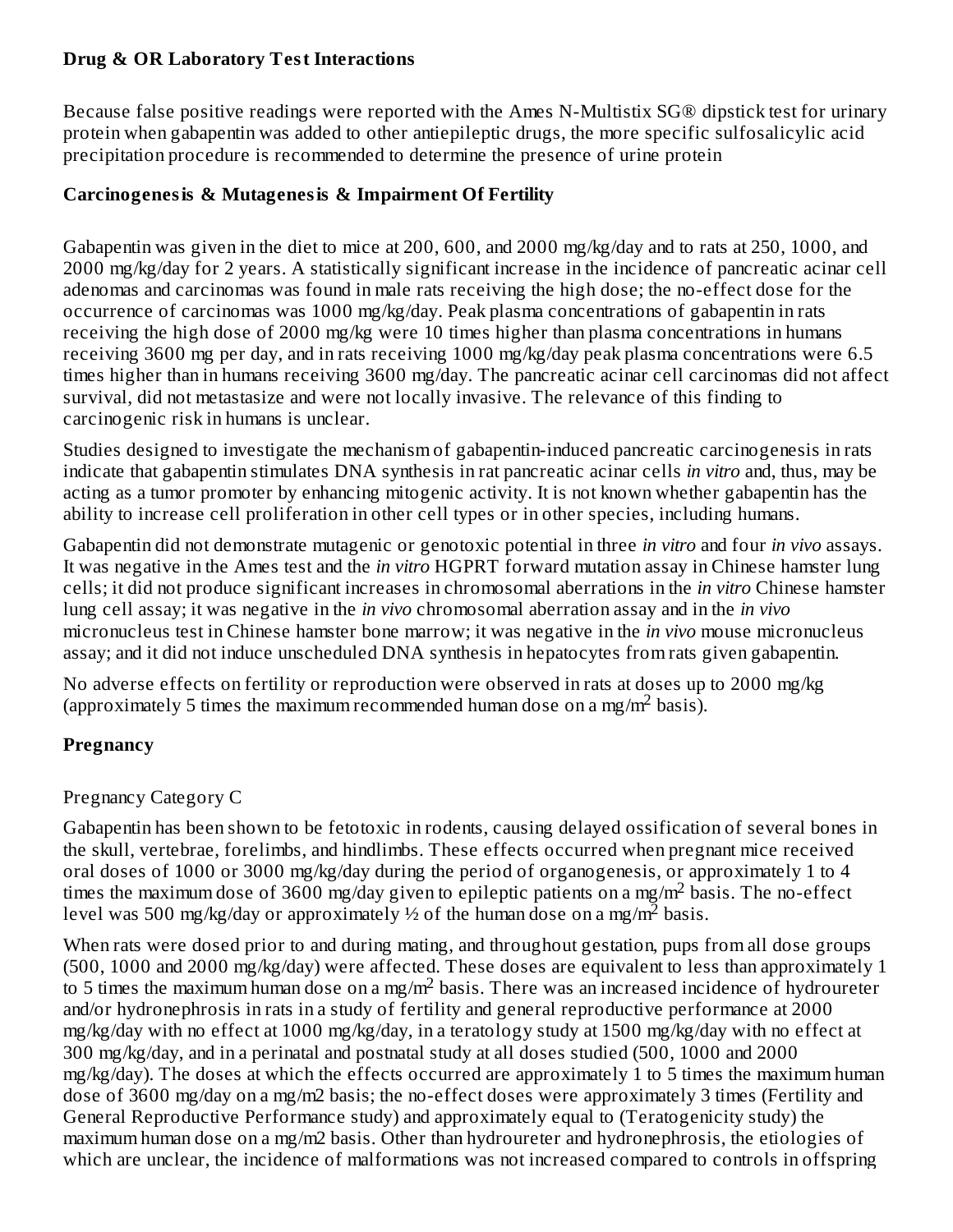of mice, rats, or rabbits given doses up to 50 times (mice), 30 times (rats), and 25 times (rabbits) the human daily dose on a mg/kg basis, or 4 times (mice), 5 times (rats), or 8 times (rabbits) the human daily dose on a mg/m<sup>2</sup> basis.

In a teratology study in rabbits, an increased incidence of postimplantation fetal loss occurred in dams exposed to 60, 300, and 1500 mg/kg/day, or less than approximately  $\frac{1}{4}$  to 8 times the maximum human dose on a mg/m<sup>2</sup> basis. There are no adequate and well-controlled studies in pregnant women. This drug should be used during pregnancy only if the potential benefit justifies the potential risk to the fetus.

To provide information regarding the effects of in utero exposure to gabapentin, physicians are advised to recommend that pregnant patients taking gabapentin enroll in the North American Antiepileptic Drug (NAAED) Pregnancy Registry. This can be done by calling the toll free number 1-888-233-2334, and must be done by patients themselves. Information on the registry can also be found at the website http://www.aedpregnancyregistry.org/.

### **Nursing Mothers**

Gabapentin is secreted into human milk following oral administration. A nursed infant could be exposed to a maximum dose of approximately 1 mg/kg/day of gabapentin. Because the effect on the nursing infant is unknown, gabapentin should be used in women who are nursing only if the benefits clearly outweigh the risks.

#### **Pediatric Us e**

Safety and effectiveness of gabapentin in the management of postherpetic neuralgia in pediatric patients have not been established.

Effectiveness as adjunctive therapy in the treatment of partial seizures in pediatric patients below the age of 3 years has not been established (see CLINICAL PHARMACOLOGY, Clinical Studies).

#### **Geriatric Us e**

The total number of patients treated with gabapentin in controlled clinical trials in patients with postherpetic neuralgia was 336, of which 102 (30%) were 65 to 74 years of age, and 168 (50%) were 75 years of age and older. There was a larger treatment effect in patients 75 years of age and older compared with younger patients who received the same dosage. Since gabapentin is almost exclusively eliminated by renal excretion, the larger treatment effect observed in patients ≥75 years may be a consequence of increased gabapentin exposure for a given dose that results from an age-related decrease in renal function. However, other factors cannot be excluded. The types and incidence of adverse events were similar across age groups except for peripheral edema and ataxia, which tended to increase in incidence with age.

Clinical studies of gabapentin in epilepsy did not include sufficient numbers of subjects aged 65 and over to determine whether they responded differently from younger subjects. Other reported clinical experience has not identified differences in responses between the elderly and younger patients. In general, dose selection for an elderly patient should be cautious, usually starting at the low end of the dosing range, reflecting the greater frequency of decreased hepatic, renal, or cardiac function, and of concomitant disease or other drug therapy.

This drug is known to be substantially excreted by the kidney, and the risk of toxic reactions to this drug may be greater in patients with impaired renal function. Because elderly patients are more likely to have decreased renal function, care should be taken in dose selection, and dose should be adjusted based on creatinine clearance values in these patients (see CLINICAL PHARMACOLOGY, ADVERSE REACTIONS, and DOSAGE AND ADMINISTRATION ).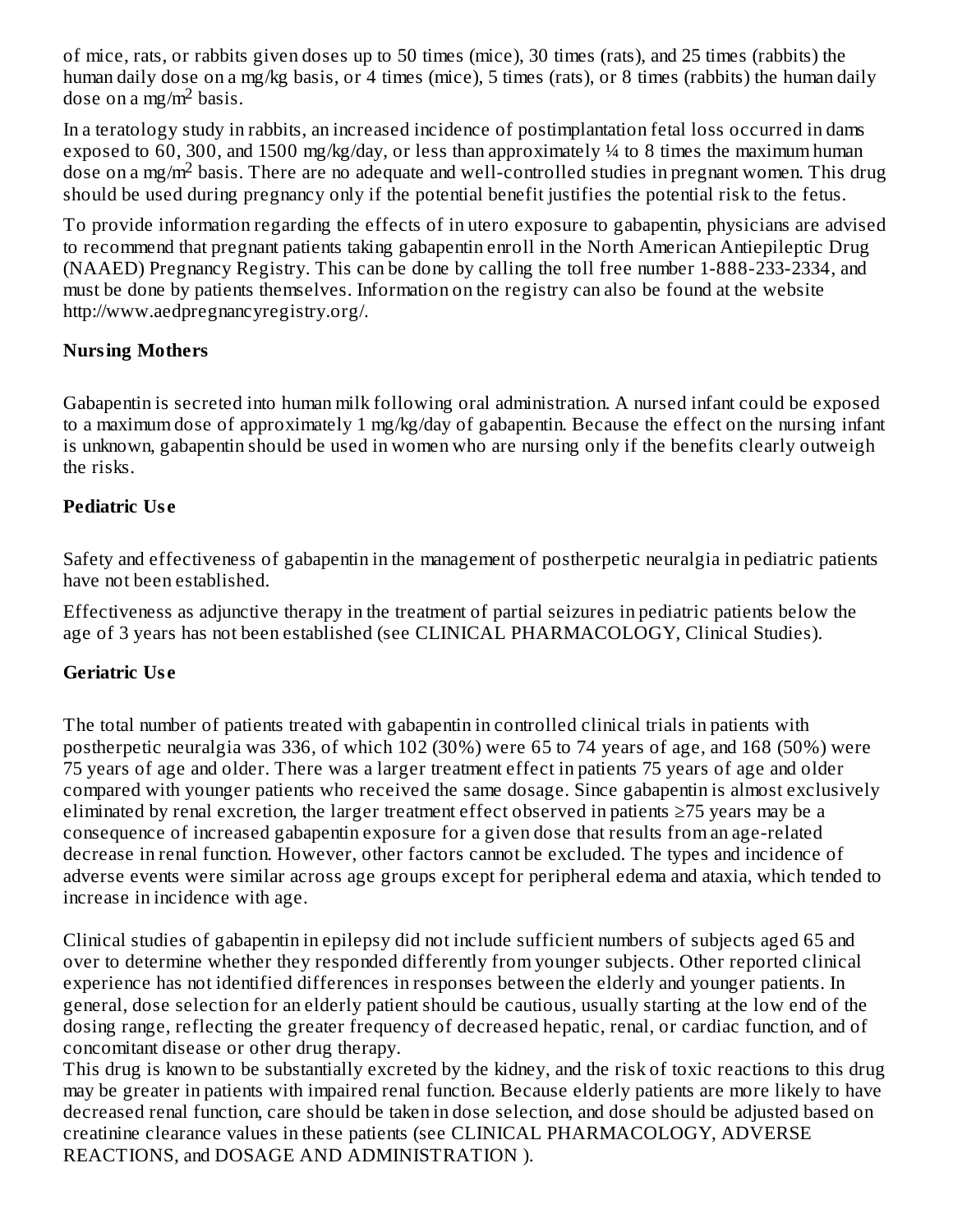### **ADVERSE REACTIONS**

#### **Postherpetic Neuralgia**

The most commonly observed adverse events associated with the use of gabapentin in adults, not seen at an equivalent frequency among placebo-treated patients, were dizziness, somnolence, and peripheral edema.

In the 2 controlled studies in postherpetic neuralgia, 16% of the 336 patients who received gabapentin and 9% of the 227 patients who received placebo discontinued treatment because of an adverse event. The adverse events that most frequently led to withdrawal in gabapentin tablets -treated patients were dizziness, somnolence, and nausea.

#### **Incidence in Controlled Clinical Trials**

Table 3 lists treatment-emergent signs and symptoms that occurred in at least 1% of gabapentin -treated patients with postherpetic neuralgia participating in placebo-controlled trials and that were numerically more frequent in the gabapentin group than in the placebo group. Adverse events were usually mild to moderate in intensity.

TABLE 3. Treatment-Emergent Adverse Event Incidence in Controlled Trials in Postherpetic Neuralgia (Events in at least 1% of Gabapentin tablets -Treated Patients and Numerically More Frequent Than in the Placebo Group)

| <b>Body System/</b>                 | <b>Gabapentin Tablets</b> | <b>Placebo</b> |
|-------------------------------------|---------------------------|----------------|
| <b>Preferred Term</b>               | $N = 336$                 | $N = 227$      |
|                                     | $\frac{0}{0}$             | $\frac{0}{0}$  |
| Body as a Whole                     |                           |                |
| Asthenia                            | 5.7                       | 4.8            |
| Infection                           | 5.1                       | 3.5            |
| Headache                            | 3.3                       | 3.1            |
| Accidental injury                   | 3.3                       | 1.3            |
| Abdominal pain                      | 2.7                       | 2.6            |
| Digestive System                    |                           |                |
| Diarrhea                            | 5.7                       | 3.1            |
| Dry mouth                           | 4.8                       | 1.3            |
| Constipation                        | 3.9                       | 1.8            |
| Nausea                              | 3.9                       | 3.1            |
| Vomiting                            | 3.3                       | 1.8            |
| Flatulence                          | 2.1                       | 1.8            |
| Metabolic and Nutritional Disorders |                           |                |
| Peripheral edema                    | 8.3                       | 2.2            |
| Weight gain                         | 1.8                       | 0.0            |
| Hyperglycemia                       | 1.2                       | 0.4            |
| Nervous System                      |                           |                |
| <b>Dizziness</b>                    | 28.0                      | 7.5            |
| Somnolence                          | 21.4                      | 5.3            |
| Ataxia                              | 3.3                       | 0.0            |
| Thinking abnormal                   | 2.7                       | 0.0            |
| Abnormal gait                       | 1.5                       | 0.0            |
| Incoordination                      | 1.5                       | 0.0            |
| Amnesia                             | 1.2                       | 0.9            |
| Hypesthesia                         | 1.2                       | 0.9            |
| <b>Respiratory System</b>           |                           |                |
| Pharyngitis                         | 1.2                       | 0.4            |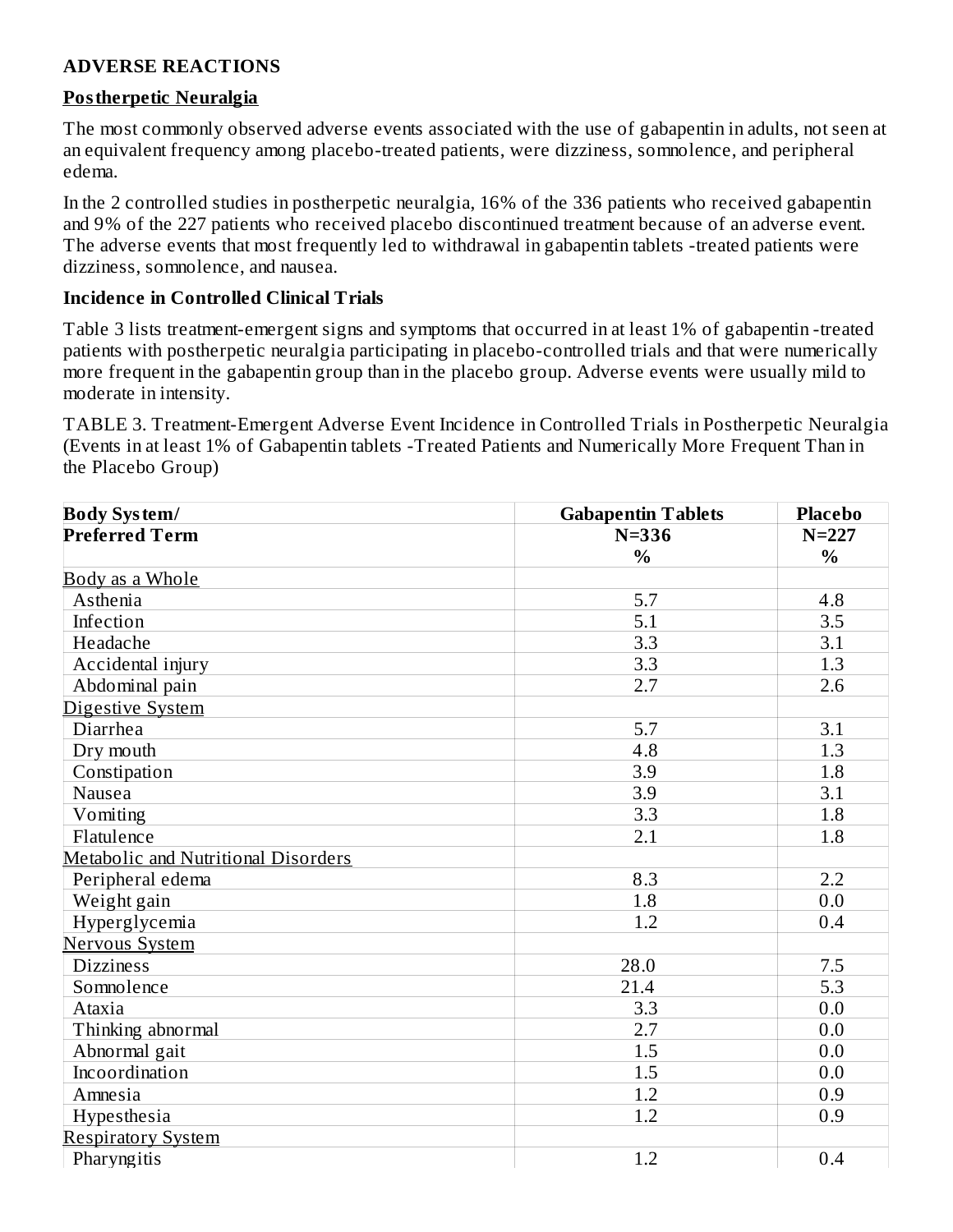| Skin and Appendages    |     |          |
|------------------------|-----|----------|
| Rash                   |     | 0.9      |
| <b>Special Senses</b>  |     |          |
| Amblyopia <sup>a</sup> | 2.7 | $_{0.9}$ |
| Conjunctivitis         |     | 0.0      |
| Diplopia               |     | 0.0      |
| Otitis media           | ר 1 |          |

<sup>a</sup>Reported as blurred vision

Other events in more than 1% of patients but equally or more frequent in the placebo group included pain, tremor, neuralgia, back pain, dyspepsia, dyspnea, and flu syndrome.

There were no clinically important differences between men and women in the types and incidence of adverse events. Because there were few patients whose race was reported as other than white, there are insufficient data to support a statement regarding the distribution of adverse events by race.

# **Epilepsy**

The most commonly observed adverse events associated with the use of gabapentin in combination with other antiepileptic drugs in patients >12 years of age, not seen at an equivalent frequency among placebo-treated patients, were somnolence, dizziness, ataxia, fatigue, and nystagmus. The most commonly observed adverse events reported with the use of gabapentin in combination with other antiepileptic drugs in pediatric patients 3 to 12 years of age, not seen at an equal frequency among placebo-treated patients, were viral infection, fever, nausea and/or vomiting, somnolence, and hostility (see**WARNINGS, Neuropsychiatric Advers e Events- Pediatric patients 3 to 12 years of age**).

Approximately 7% of the 2074 patients >12 years of age and approximately 7% of the 449 pediatric patients 3 to 12 years of age who received gabapentin in premarketing clinical trials discontinued treatment because of an adverse event. The adverse events most commonly associated with withdrawal in patients >12 years of age were somnolence (1.2%), ataxia (0.8%), fatigue (0.6%), nausea and/or vomiting (0.6%), and dizziness (0.6%). The adverse events most commonly associated with withdrawal in pediatric patients were emotional lability (1.6%), hostility (1.3%), and hyperkinesia (1.1%).

# **Incidence in Controlled Clinical Trials**

Table 4 lists treatment-emergent signs and symptoms that occurred in at least 1% of gabapentin -treated patients >12 years of age with epilepsy participating in placebo-controlled trials and were numerically more common in the gabapentin group. In these studies, either gabapentin or placebo was added to the patient's current antiepileptic drug therapy. Adverse events were usually mild to moderate in intensity.

The prescriber should be aware that these figures, obtained when gabapentin was added to concurrent antiepileptic drug therapy, cannot be used to predict the frequency of adverse events in the course of usual medical practice where patient characteristics and other factors may differ from those prevailing during clinical studies. Similarly, the cited frequencies cannot be directly compared with figures obtained from other clinical investigations involving different treatments, uses, or investigators. An inspection of these frequencies, however, does provide the prescribing physician with one basis to estimate the relative contribution of drug and nondrug factors to the adverse event incidences in the population studied.

TABLE 4. Treatment-Emergent Adverse Event Incidence in Controlled Add-On Trials In Patients >12 years of age (Events in at least 1% of Gabapentin patients and numerically more frequent than in the placebo group)

| <b>Body</b>      | Fabapentin <sup>a</sup> | DI.        |
|------------------|-------------------------|------------|
| System/          | тан                     | . .        |
| Event<br>Adverse | $N = 543$               | - 70<br>70 |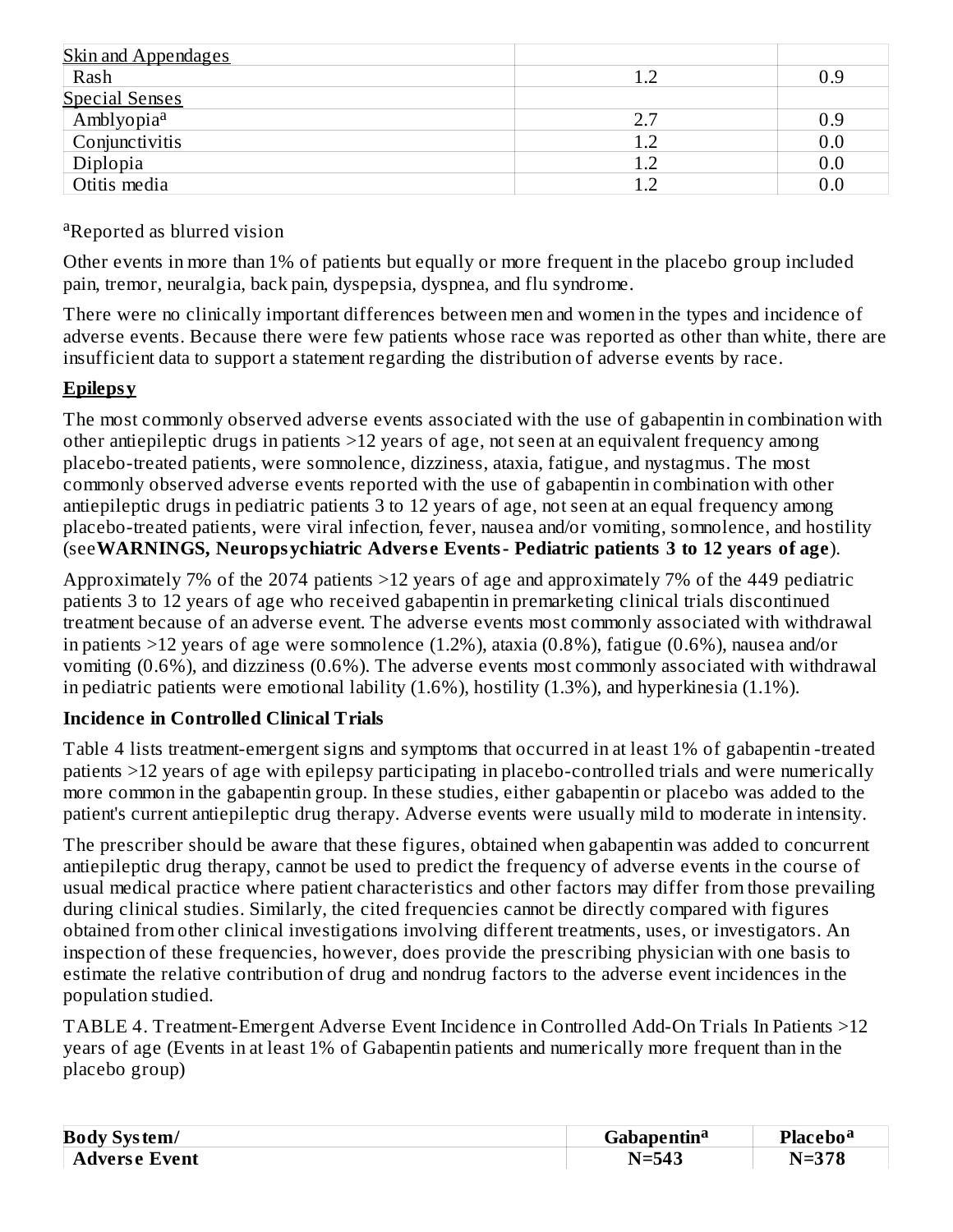|                                   | $\frac{0}{0}$ | $\%$ |
|-----------------------------------|---------------|------|
| <b>Body As A Whole</b>            |               |      |
| Fatigue                           | 11.0          | 5.0  |
| Weight Increase                   | 2.9           | 1.6  |
| <b>Back Pain</b>                  | 1.8           | 0.5  |
| Peripheral Edema                  | 1.7           | 0.5  |
| Cardiovascular                    |               |      |
| Vasodilatation                    | 1.1           | 0.3  |
| Digestive System                  |               |      |
| Dyspepsia                         | 2.2           | 0.5  |
| Mouth or Throat Dry               | 1.7           | 0.5  |
| Constipation                      | 1.5           | 0.8  |
| Dental Abnormalities              | 1.5           | 0.3  |
| <b>Increased Appetite</b>         | 1.1           | 0.8  |
| Hematologic and Lymphatic Systems |               |      |
| Leukopenia                        | 1.1           | 0.5  |
| Musculoskeletal System            |               |      |
| Myalgia                           | 2.0           | 1.9  |
| Fracture                          | 1.1           | 0.8  |
| Nervous System                    |               |      |
| Somnolence                        | 19.3          | 8.7  |
| <b>Dizziness</b>                  | 17.1          | 6.9  |
| Ataxia                            | 12.5          | 5.6  |
| Nystagmus                         | 8.3           | 4.0  |
| Tremor                            | 6.8           | 3.2  |
| Nervousness                       | 2.4           | 1.9  |
| Dysarthria                        | 2.4           | 0.5  |
| Amnesia                           | 2.2           | 0.0  |
| Depression                        | 1.8           | 1.1  |
| Thinking Abnormal                 | 1.7           | 1.3  |
| Twitching                         | 1.3           | 0.5  |
| <b>Coordination Abnormal</b>      | 1.1           | 0.3  |
| <b>Respiratory System</b>         |               |      |
| Rhinitis                          | 4.1           | 3.7  |
| Pharyngitis                       | 2.8           | 1.6  |
| Coughing                          | 1.8           | 1.3  |
| <b>Skin and Appendages</b>        |               |      |
| Abrasion                          | 1.3           | 0.0  |
| Pruritus                          | 1.3           | 0.5  |
| Urogenital System                 |               |      |
| Impotence                         | 1.5           | 1.1  |
| <b>Special Senses</b>             |               |      |
| Diplopia                          | 5.9           | 1.9  |
| Amblyopia <sup>b</sup>            | 4.2           | 1.1  |
| Laboratory Deviations             |               |      |
| <b>WBC Decreased</b>              | 1.1           | 0.5  |

<sup>a</sup>Plus background antiepileptic drug therapy

 $^{\rm b}$ Amblyopia was often described as blurred vision.

Other events in more than 1% of patients >12 years of age but equally or more frequent in the placebo group included: headache, viral infection, fever, nausea and/or vomiting, abdominal pain, diarrhea, convulsions, confusion, insomnia, emotional lability, rash, acne.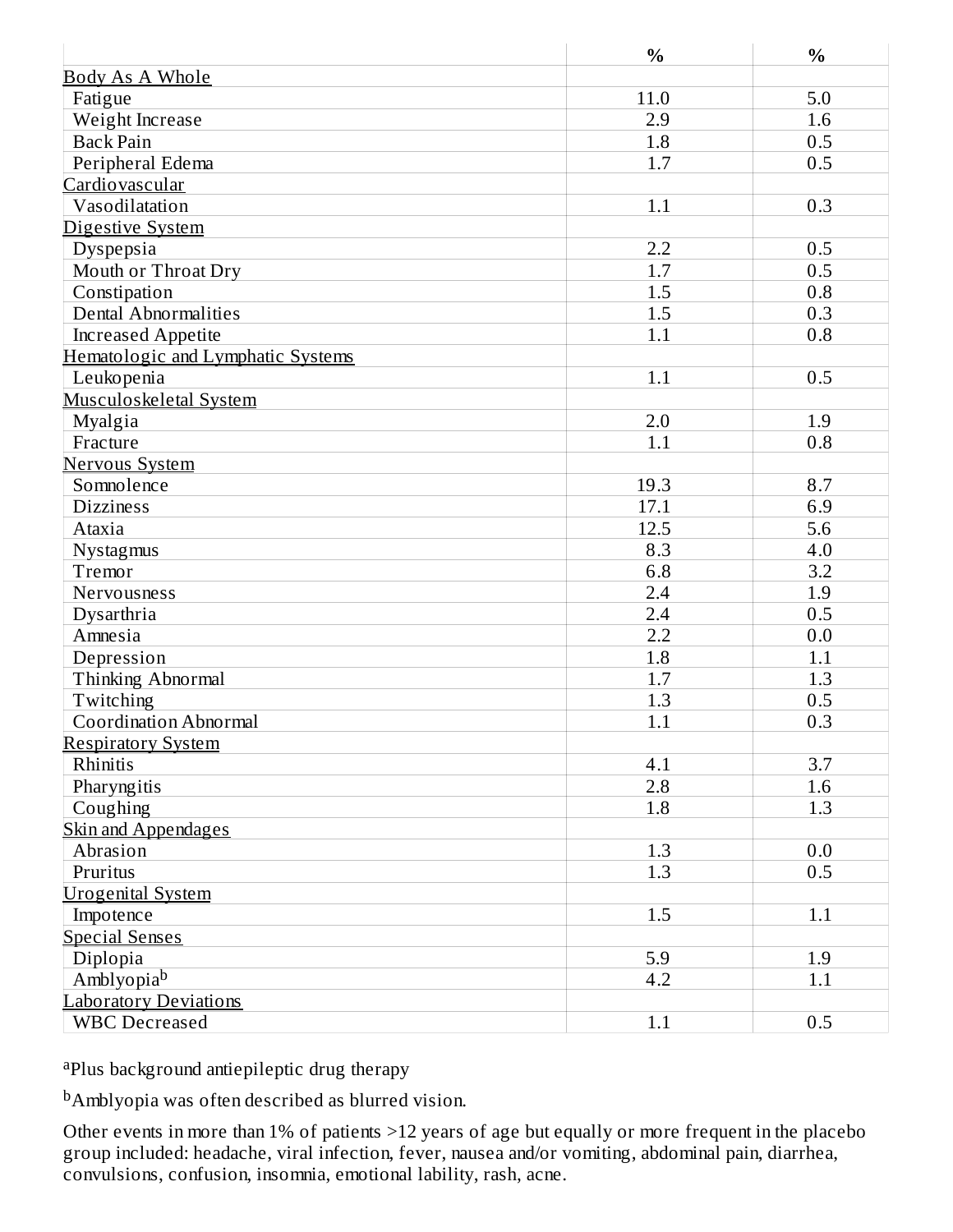Among the treatment-emergent adverse events occurring at an incidence of at least 10% of gabapentintreated patients, somnolence and ataxia appeared to exhibit a positive dose-response relationship.

The overall incidence of adverse events and the types of adverse events seen were similar among men and women treated with gabapentin. The incidence of adverse events increased slightly with increasing age in patients treated with either gabapentin or placebo. Because only 3% of patients (28/921) in placebo-controlled studies were identified as nonwhite (black or other), there are insufficient data to support a statement regarding the distribution of adverse events by race.

Table 5 lists treatment-emergent signs and symptoms that occurred in at least 2% of gabapentin -treated patients age 3 to 12 years of age with epilepsy participating in placebo-controlled trials and were numerically more common in the gabapentin group. Adverse events were usually mild to moderate in intensity.

TABLE 5. Treatment-Emergent Adverse Event Incidence in Pediatric Patients Age 3 to 12 Years in a Controlled Add-On Trial (Events in at least 2% of Gabapentin patients and numerically more frequent than in the placebo group)

| <b>Body System/</b>          | Gabapentin <sup>a</sup> | Placebo <sup>a</sup> |  |
|------------------------------|-------------------------|----------------------|--|
| <b>Adverse Event</b>         | $N=119$                 | $N = 128$            |  |
|                              | $\%$                    | $\%$                 |  |
| <b>Body As A Whole</b>       |                         |                      |  |
| Viral Infection              | 10.9                    | 3.1                  |  |
| Fever                        | 10.1                    | 3.1                  |  |
| Weight Increase              | 3.4                     | 0.8                  |  |
| Fatigue                      | 3.4                     | 1.6                  |  |
| Digestive System             |                         |                      |  |
| Nausea and/or Vomiting       | 8.4                     | 7.0                  |  |
| Nervous System               |                         |                      |  |
| Somnolence                   | 8.4                     | 4.7                  |  |
| Hostility                    | 7.6                     | 2.3                  |  |
| <b>Emotional Lability</b>    | 4.2                     | 1.6                  |  |
| <b>Dizziness</b>             | 2.5                     | 1.6                  |  |
| Hyperkinesia                 | 2.5                     | 0.8                  |  |
| <b>Respiratory System</b>    |                         |                      |  |
| <b>Bronchitis</b>            | 3.4                     | 0.8                  |  |
| <b>Respiratory Infection</b> | 2.5                     | 0.8                  |  |

Plus background antiepileptic drug therapy **a**

Other events in more than 2% of pediatric patients 3 to 12 years of age but equally or more frequent in the placebo group included: pharyngitis, upper respiratory infection, headache, rhinitis, convulsions, diarrhea, anorexia, coughing, and otitis media.

### **Other Advers e Events Obs erved During All Clinical Trials**

**Clinical Trials in Adults and Adoles cents (Except Clinical Trials in Neuropathic Pain***)* Gabapentin has been administered to 4717 patients >12 years of age during all adjunctive therapy clinical trials (except clinical trials in patients with neuropathic pain), only some of which were placebo-controlled. During these trials, all adverse events were recorded by the clinical investigators using terminology of their own choosing. To provide a meaningful estimate of the proportion of individuals having adverse events, similar types of events were grouped into a smaller number of standardized categories using modified COSTART dictionary terminology. These categories are used in the listing below. The frequencies presented represent the proportion of the 4717 patients >12 years of age exposed to gabapentin who experienced an event of the type cited on at least one occasion while receiving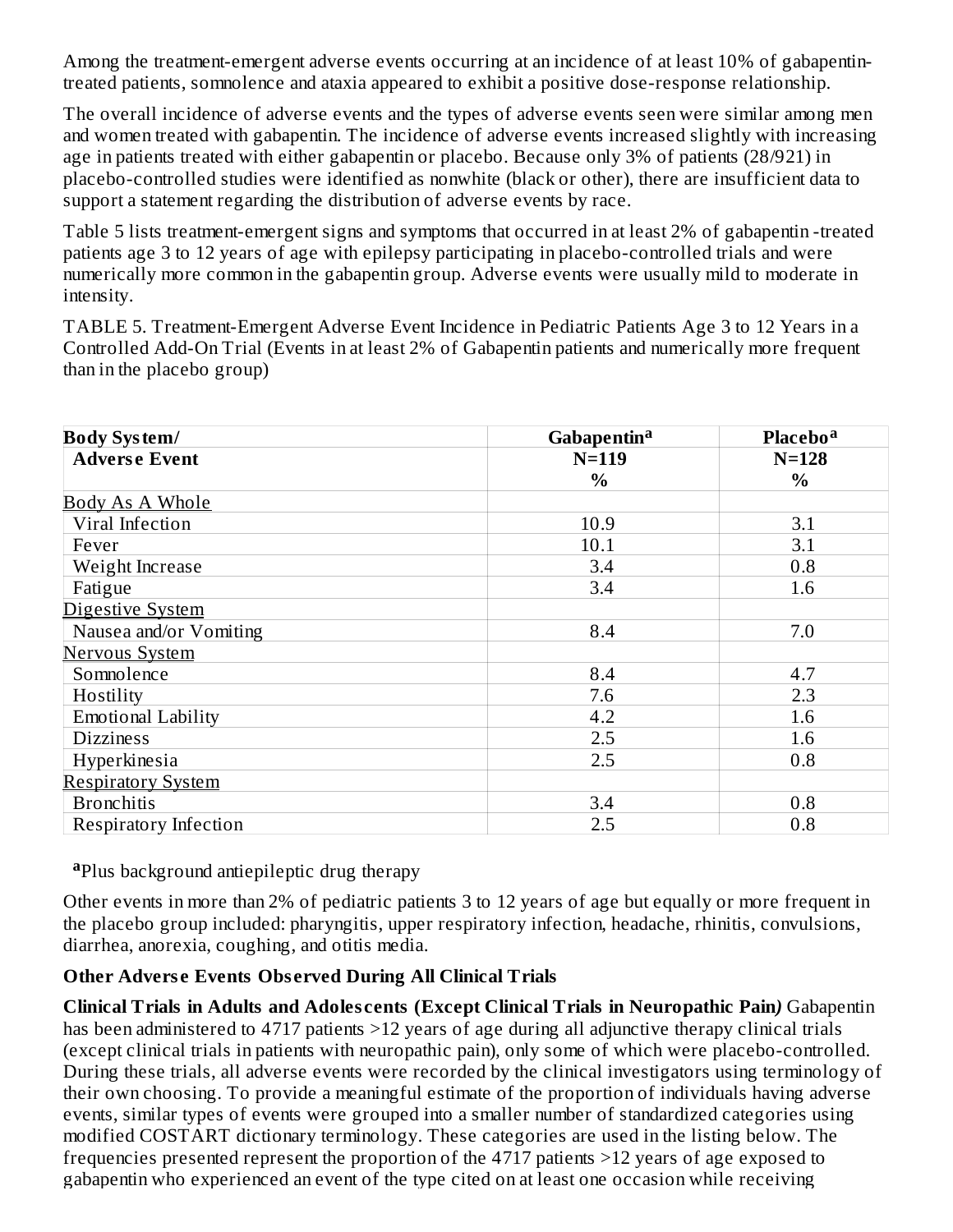gabapentin who experienced and type cited on at least one occasion while receiving one occasion while receiving gabapentin All reported events are included except those already listed in Table 4, those too general to be informative, and those not reasonably associated with the use of the drug.

Events are further classified within body system categories and enumerated in order of decreasing frequency using the following definitions: frequent adverse events are defined as those occurring in at least 1/100 patients; infrequent adverse events are those occurring in 1/100 to 1/1000 patients; rare events are those occurring in fewer than 1/1000 patients.

### **Body AS A Whole:**

*Frequent:* asthenia, malaise, face edema; *Infrequent:* allergy, generalized edema, weight decrease, chill; *Rare:* strange feelings, lassitude, alcohol intolerance, hangover effect.

#### *Cardiovascular System:*

*Frequent:* hypertension; *Infrequent:* hypotension, angina pectoris, peripheral vascular disorder, palpitation, tachycardia, migraine, murmur; *Rare:* atrial fibrillation, heart failure, thrombophlebitis, deep thrombophlebitis, myocardial infarction, cerebrovascular accident, pulmonary thrombosis, ventricular extrasystoles, bradycardia, premature atrial contraction, pericardial rub, heart block, pulmonary embolus, hyperlipidemia, hypercholesterolemia, pericardial effusion, pericarditis.

### *Digestive System***:**

*Frequent:* anorexia, flatulence, gingivitis; *Infrequent:* glossitis, gum hemorrhage, thirst, stomatitis, increased salivation, gastroenteritis, hemorrhoids, bloody stools, fecal incontinence, hepatomegaly; *Rare:* dysphagia, eructation, pancreatitis, peptic ulcer, colitis, blisters in mouth, tooth discolor, perlèche, salivary gland enlarged, lip hemorrhage, esophagitis, hiatal hernia, hematemesis, proctitis, irritable bowel syndrome, rectal hemorrhage, esophageal spasm.

### *Endocrine System:*

*Rare:* hyperthyroid, hypothyroid, goiter, hypoestrogen, ovarian failure, epididymitis, swollen testicle, cushingoid appearance.

#### *Hematologic and Lymphatic Systems:*

*Frequent:* purpura most often described as bruises resulting from physical trauma; *Infrequent:* anemia, thrombocytopenia, lymphadenopathy; *Rare:* WBC count increased, lymphocytosis, non-Hodgkin's lymphoma, bleeding time increased.

### **Mus culoskeletal System:**

*Frequent:* arthralgia; *Infrequent:* tendinitis, arthritis, joint stiffness, joint swelling, positive Romberg test; *Rare:* costochondritis, osteoporosis, bursitis, contracture.

### **Nervous System:**

*Frequent:* vertigo, hyperkinesia, paresthesia, decreased or absent reflexes, increased reflexes, anxiety, hostility; *Infrequent:* CNS tumors, syncope, dreaming abnormal, aphasia, hypesthesia, intracranial hemorrhage, hypotonia, dysesthesia, paresis, dystonia, hemiplegia, facial paralysis, stupor, cerebellar dysfunction, positive Babinski sign, decreased position sense, subdural hematoma, apathy, hallucination, decrease or loss of libido, agitation, paranoia, depersonalization, euphoria, feeling high, doped-up sensation, psychosis; *Rare:* choreoathetosis, orofacial dyskinesia, encephalopathy, nerve palsy, personality disorder, increased libido, subdued temperament, apraxia, fine motor control disorder, meningismus, local myoclonus, hyperesthesia, hypokinesia, mania, neurosis, hysteria, antisocial reaction.

### **Respiratory System:**

*Frequent:* pneumonia; *Infrequent:* epistaxis, dyspnea, apnea; *Rare:* mucositis, aspiration pneumonia, hyperventilation, hiccup, laryngitis, nasal obstruction, snoring, bronchospasm, hypoventilation, lung edema.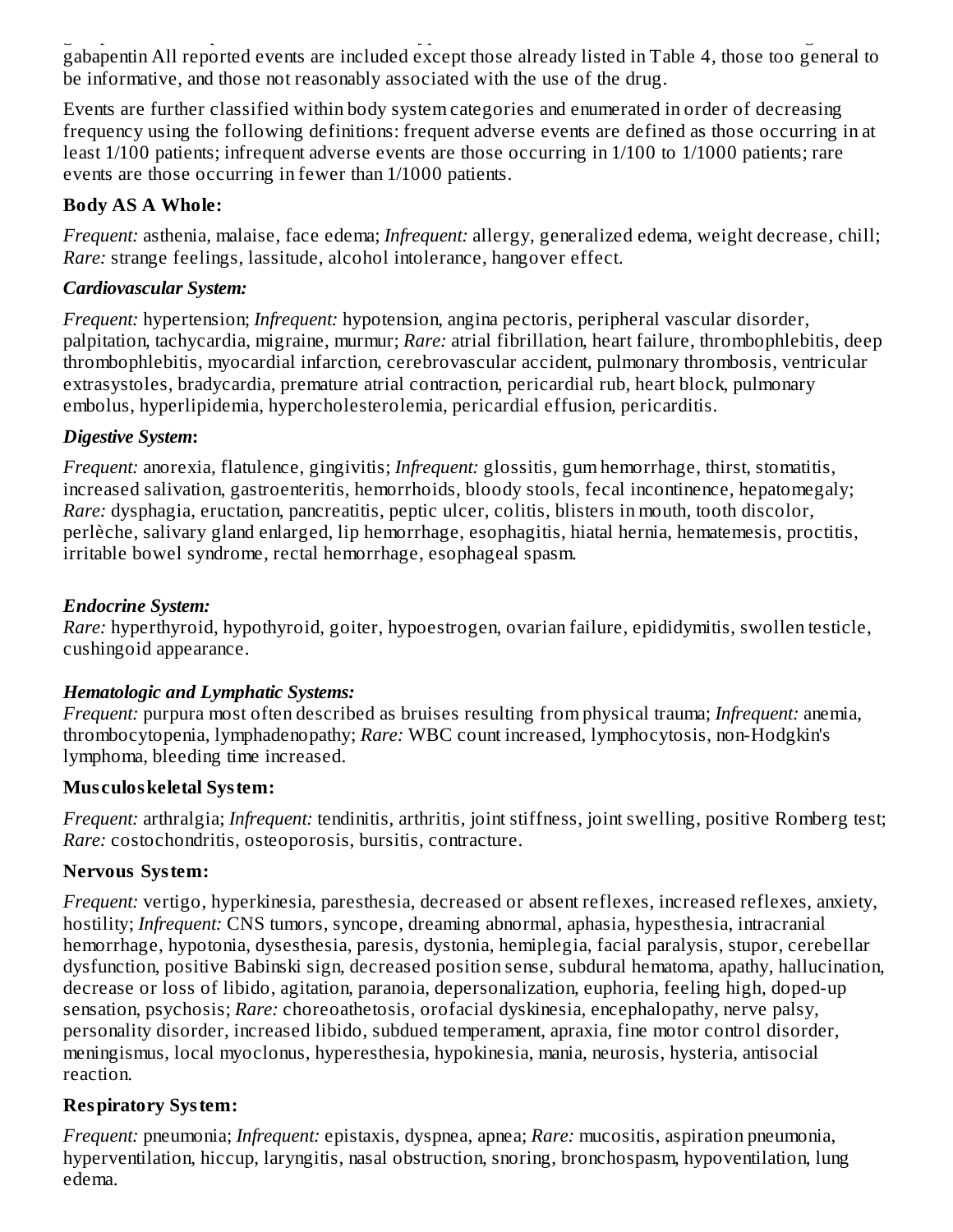### **Dermatological:**

*Infrequent:* alopecia, eczema, dry skin, increased sweating, urticaria, hirsutism, seborrhea, cyst, herpes simplex; *Rare:* herpes zoster, skin discolor, skin papules, photosensitive reaction, leg ulcer, scalp seborrhea, psoriasis, desquamation, maceration, skin nodules, subcutaneous nodule, melanosis, skin necrosis, local swelling.

### **Urogenital System:**

*Infrequent:* hematuria, dysuria, urination frequency, cystitis, urinary retention, urinary incontinence, vaginal hemorrhage, amenorrhea, dysmenorrhea, menorrhagia, breast cancer, unable to climax, ejaculation abnormal; *Rare:* kidney pain, leukorrhea, pruritus genital, renal stone, acute renal failure, anuria, glycosuria, nephrosis, nocturia, pyuria, urination urgency, vaginal pain, breast pain, testicle pain.

### *Special Senses :*

*Frequent:* abnormal vision; *Infrequent:* cataract, conjunctivitis, eyes dry, eye pain, visual field defect, photophobia, bilateral or unilateral ptosis, eye hemorrhage, hordeolum, hearing loss, earache, tinnitus, inner ear infection, otitis, taste loss, unusual taste, eye twitching, ear fullness; *Rare:* eye itching, abnormal accommodation, perforated ear drum, sensitivity to noise, eye focusing problem, watery eyes, retinopathy, glaucoma, iritis, corneal disorders, lacrimal dysfunction, degenerative eye changes, blindness, retinal degeneration, miosis, chorioretinitis, strabismus, eustachian tube dysfunction, labyrinthitis, otitis externa, odd smell.

### **Clinical Trials in Pediatric Patients With Epilepsy**

Adverse events occurring during epilepsy clinical trials in 449 pediatric patients 3 to 12 years of age treated with gabapentin that were not reported in adjunctive trials in adults are:

*Body as a Whole***:** dehydration, infectious mononucleosis

*Digestive System***:** hepatitis

*Hematologic and Lymphatic Systems***:** coagulation defect

*Nervous System***:** aura disappeared, occipital neuralgia

*Psychobiologic Function***:**sleepwalking

*Respiratory System***:** pseudocroup, hoarseness

#### **Clinical Trials in Adults with Neuropathic Pain of Various Etiologies**

Safety information was obtained in 1173 patients during double-blind and open-label clinical trials including neuropathic pain conditions for which efficacy has not been demonstrated. Adverse events reported by investigators were grouped into standardized categories using modified COSTART IV terminology. Listed below are all reported events except those already listed in Table 3 and those not reasonably associated with the use of the drug.

Events are further classified within body system categories and enumerated in order of decreasing frequency using the following definitions: frequent adverse events are defined as those occurring in at least 1/100 patients; infrequent adverse events are those occurring in 1/100 to 1/1000 patients; rare events are those occurring in fewer than 1/1000 patients.

#### *Body as a Whole***:**

*Infrequent:* chest pain, cellulitis, malaise, neck pain, face edema, allergic reaction, abscess, chills, chills and fever, mucous membrane disorder; *Rare:* body odor, cyst, fever, hernia, abnormal BUN value, lump in neck, pelvic pain, sepsis, viral infection.

#### *Cardiovascular System***:**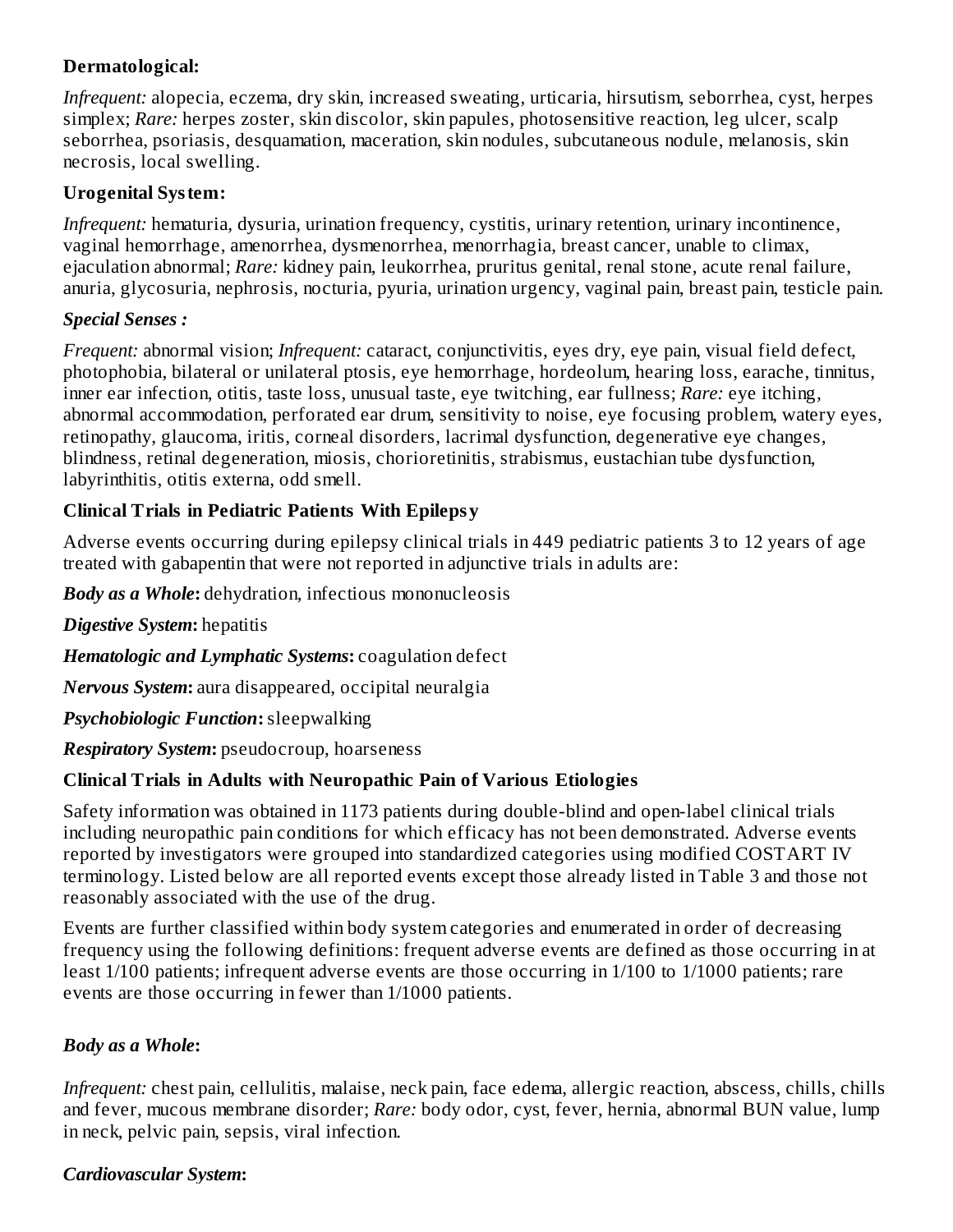*Infrequent:* hypertension, syncope, palpitation, migraine, hypotension, peripheral vascular disorder, cardiovascular disorder, cerebrovascular accident, congestive heart failure, myocardial infarction, vasodilatation; *Rare:* angina pectoris, heart failure, increased capillary fragility, phlebitis, thrombophlebitis, varicose vein.

#### *Digestive System***:**

*Infrequent:* gastroenteritis, increased appetite, gastrointestinal disorder, oral moniliasis, gastritis, tongue disorder, thirst, tooth disorder, abnormal stools, anorexia, liver function tests abnormal, periodontal abscess; *Rare:* cholecystitis, cholelithiasis, duodenal ulcer, fecal incontinence, gamma glutamyl transpeptidase increased, gingivitis, intestinal obstruction, intestinal ulcer, melena, mouth ulceration, rectal disorder, rectal hemorrhage, stomatitis.

#### *Endocrine System:*

*Infrequent:* diabetes mellitus.

#### *Hematologic and Lymphatic Systems:*

*Infrequent:* ecchymosis, anemia; *Rare:* lymphadenopathy, lymphoma-like reaction, prothrombin decreased.

#### *Metabolic and Nutritional:*

*Infrequent:* edema, gout, hypoglycemia, weight loss; *Rare:* alkaline phosphatase increased, diabetic ketoacidosis, lactic dehydrogenase increased.

#### *Musculoskeletal:*

Infrequent: arthritis, arthralgia, myalgia, arthrosis, leg cramps, myasthenia; *Rare:* shin bone pain, joint disorder, tendon disorder.

#### *Nervous System:*

*Frequent:* confusion, depression; *Infrequent:* vertigo, nervousness, paresthesia, insomnia, neuropathy, libido decreased, anxiety, depersonalization, reflexes decreased, speech disorder, abnormal dreams, dysarthria, emotional lability, nystagmus, stupor, circumoral paresthesia, euphoria, hyperesthesia, hypokinesia; *Rare:* agitation, hypertonia, libido increased, movement disorder, myoclonus, vestibular disorder.

#### *Respiratory System:*

*Infrequent:* cough increased, bronchitis, rhinitis, sinusitis, pneumonia, asthma, lung disorder, epistaxis; *Rare:* hemoptysis, voice alteration.

#### *Skin and Appendages:*

*Infrequent:* pruritus, skin ulcer, dry skin, herpes zoster, skin disorder, fungal dermatitis, furunculosis, herpes simplex, psoriasis, sweating, urticaria, vesiculobullous rash; *Rare:* acne, hair disorder, maculopapular rash, nail disorder, skin carcinoma, skin discoloration, skin hypertrophy.

#### **Special Sens es:**

*Infrequent:* abnormal vision, ear pain, eye disorder, taste perversion, deafness; *Rare:* conjunctival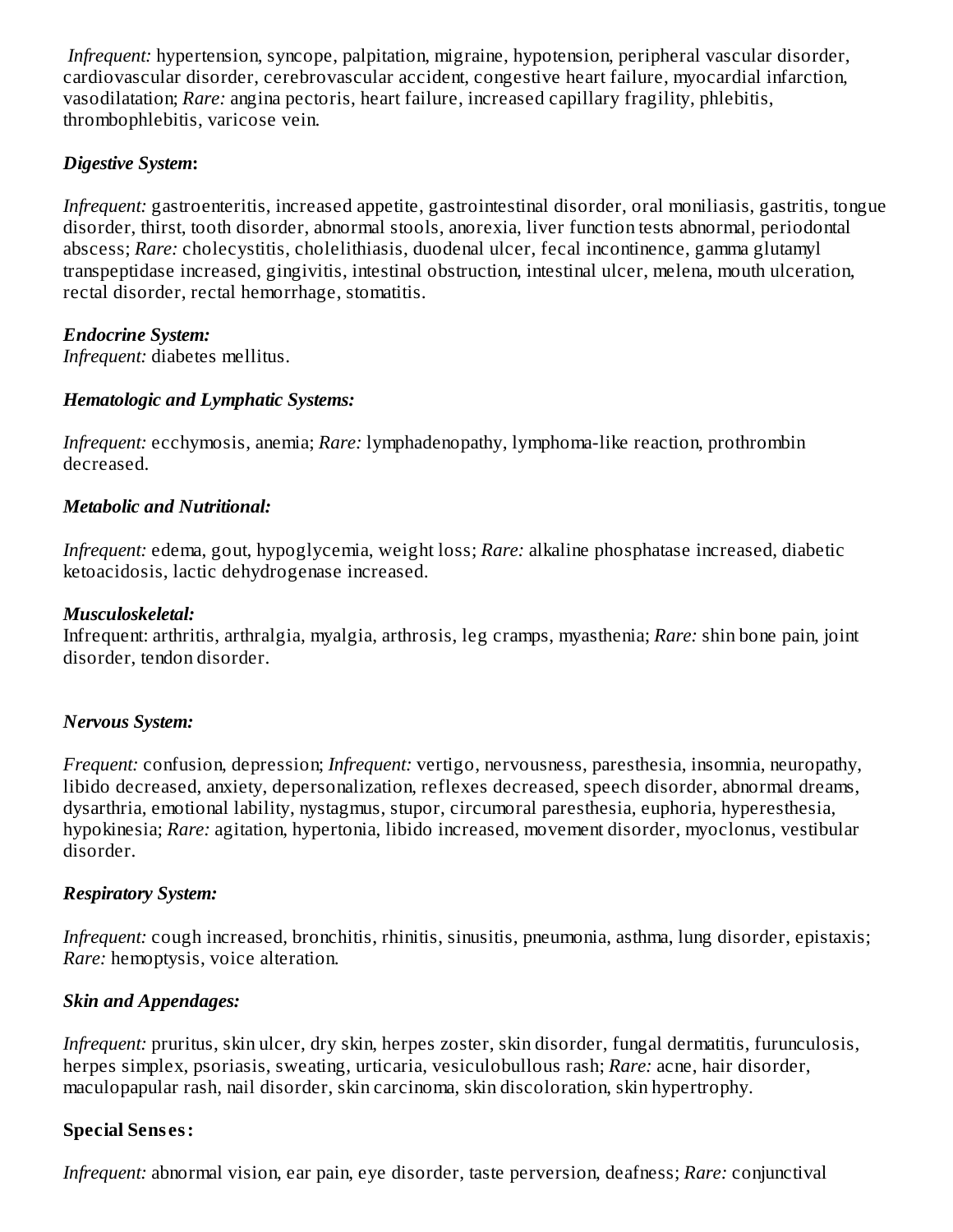hyperemia, diabetic retinopathy, eye pain, fundi with microhemorrhage, retinal vein thrombosis, taste loss.

#### **Urogenital System:**

*Infrequent:* urinary tract infection, dysuria, impotence, urinary incontinence, vaginal moniliasis, breast pain, menstrual disorder, polyuria, urinary retention; *Rare:* cystitis, ejaculation abnormal, swollen penis, gynecomastia, nocturia, pyelonephritis, swollen scrotum, urinary frequency, urinary urgency, urine abnormality.

#### **Postmarketing and Other Experience**

In addition to the adverse experiences reported during clinical testing of gabapentin, the following adverse experiences have been reported in patients receiving marketed gabapentin. These adverse experiences have not been listed above and data are insufficient to support an estimate of their incidence or to establish causation. The listing is alphabetized: angioedema, blood glucose fluctuation, breast enlargement, elevated liver function tests, erythema multiforme, fever, hyponatremia, jaundice, movement disorder, rhabdomyolysis, Stevens-Johnson syndrome.

Adverse events following the abrupt discontinuation of gabapentin have also been reported. The most frequently reported events were anxiety, insomnia, nausea, pain, and sweating.

#### **DRUG ABUSE AND DEPENDENCE**

The abuse and dependence potential of gabapentin has not been evaluated in human studies.

### **CONTROLLED SUBSTANCE**

Gabapentin is not a scheduled drug.

#### **ABUSE**

Gabapentin does not exhibit affinity for benzodiazepine, opiate (mu, delta or kappa), or cannabinoid 1 receptor sites. A small number of postmarketing cases report gabapentin misuse and abuse. These individuals were taking higher than recommended doses of gabapentin for unapproved uses. Most of the individuals described in these reports had a history of poly-substance abuse or used gabapentin to relieve symptoms of withdrawal from other substances. When prescribing gabapentin carefully evaluate patients for a history of drug abuse and observe them for signs and symptoms of gabapentin misuse or abuse (e.g. development of tolerance, self-dose escalation, and drug-seeking behavior).

#### **DEPENDENCE**

There are rare postmarketing reports of individuals experiencing withdrawal symptoms shortly after discontinuing higher than recommended doses of gabapentin used to treat illnesses for which the drug is not approved. Such symptoms included agitation, disorientation and confusion after suddenly discontinuing gabapentin that resolved after restarting gabapentin. Most of these individuals had a history of poly-substance abuse or used gabapentin to relieve symptoms of withdrawal from other substances. The dependence and abuse potential of gabapentin has not been evaluated in human studies.

#### **OVERDOSAGE**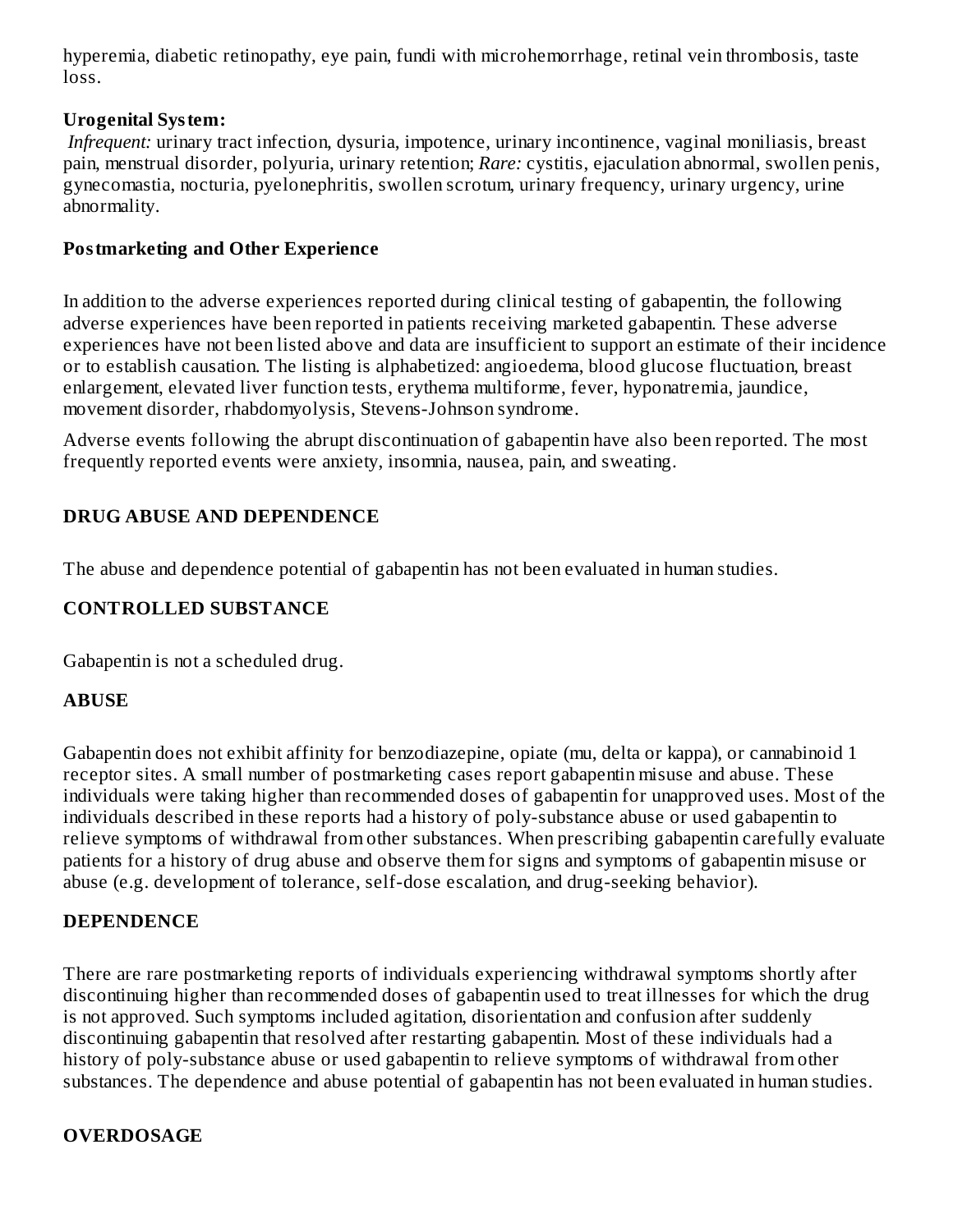A lethal dose of gabapentin was not identified in mice and rats receiving single oral doses as high as 8000 mg/kg. Signs of acute toxicity in animals included ataxia, labored breathing, ptosis, sedation, hypoactivity, or excitation.

Acute oral overdoses of gabapentin up to 49 grams have been reported. In these cases, double vision, slurred speech, drowsiness, lethargy and diarrhea, were observed. All patients recovered with supportive care.

Gabapentin can be removed by hemodialysis. Although hemodialysis has not been performed in the few overdose cases reported, it may be indicated by the patient's clinical state or in patients with significant renal impairment.

#### **DOSAGE & ADMINISTRATION**

Gabapentin is given orally with or without food. Patients should be informed that, should they break the scored 600 mg or 800 tablet in order to administer a half-tablet, they should take the unused half-tablet as the next dose. Half-tablets not used within several days of breaking the scored tablet should be discarded.

If gabapentin dose is reduced, discontinued, or substituted with an alternative medication, this should be done gradually over a minimum of 1 week (a longer period may be needed at the discretion of the prescriber).

#### **Postherpetic Neuralgia**

In adults with postherpetic neuralgia, Gabapentin therapy may be initiated as a single 300-mg dose on Day 1, 600 mg/day on Day 2 (divided BID), and 900 mg/day on Day 3 (divided TID). The dose can subsequently be titrated up as needed for pain relief to a daily dose of 1800 mg (divided TID). In clinical studies, efficacy was demonstrated over a range of doses from 1800 mg/day to 3600 mg/day with comparable effects across the dose range. Additional benefit of using doses greater than 1800 mg/day was not demonstrated.

#### **Epilepsy**

Gabapentin is recommended for add-on therapy in patients 3 years of age and older. Effectiveness in pediatric patients below the age of 3 years has not been established.

#### **Patients >12 years of age**

The effective dose of gabapentin is 900 to 1800 mg/day and given in divided doses (three times a day) using 300 or 400 mg capsules, or 600 or 800 mg tablets. The starting dose is 300 mg three times a day. If necessary, the dose may be increased using 300 or 400 mg capsules, or 600 or 800 mg tablets three times a day up to 1800 mg/day. Dosages up to 2400 mg/day have been well tolerated in long-term clinical studies. Doses of 3600 mg/day have also been administered to a small number of patients for a relatively short duration, and have been well tolerated. The maximum time between doses in the TID schedule should not exceed 12 hours.

#### **Pediatric PatientsAge 3 to 12 years:**

The starting dose should range from 10 to15 mg/kg/day in 3 divided doses, and the effective dose reached by upward titration over a period of approximately 3 days. The effective dose of gabapentin in patients 5 years of age and older is 25 to 35 mg/kg/day and given in divided doses (three times a day). The effective dose in pediatric patients ages 3 and 4 years is 40 mg/kg/day and given in divided doses (three times a day) (see **CLINICAL PHARMACOLOGY, Pediatric**.) Gabapentin tablets may be administered as the oral solution, capsule, or tablet, or using combinations of these formulations. Dosages up to 50 mg/kg/day have been well tolerated in a long-term clinical study. The maximum time interval between doses should not exceed 12 hours.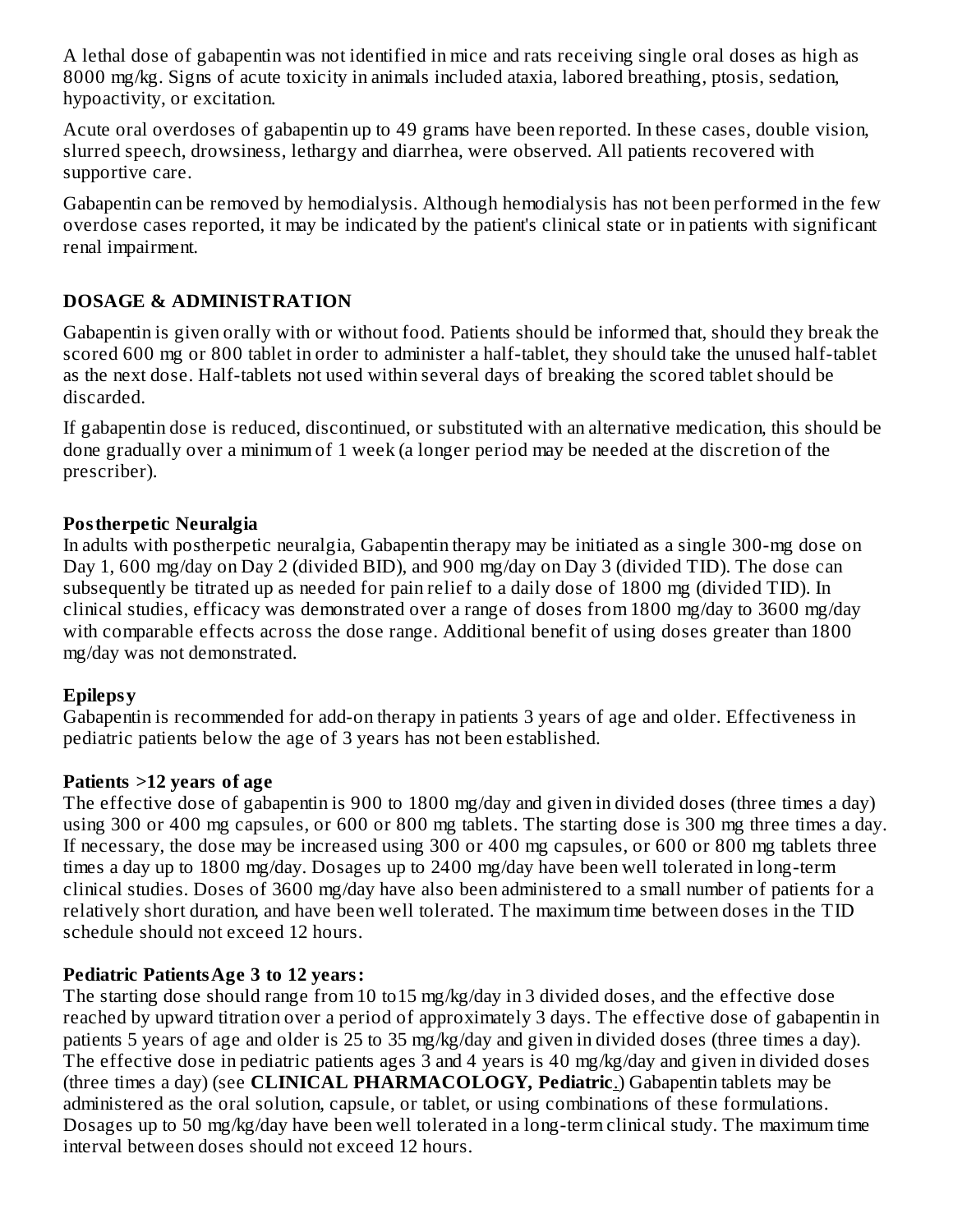It is not necessary to monitor gabapentin plasma concentrations to optimize gabapentin therapy. Further, because there are no significant pharmacokinetic interactions among gabapentin and other commonly used antiepileptic drugs, the addition of gabapentin does not alter the plasma levels of these drugs appreciably.

If gabapentin is discontinued and/or an alternate anticonvulsant medication is added to the therapy, this should be done gradually over a minimum of 1 week.

# **Dosage in Renal Impairment**

Creatinine clearance is difficult to measure in outpatients. In patients with stable renal function, creatinine clearance (CCr) can be reasonably well estimated using the equation of Cockcroft and Gault:

for females  $CCr=(0.85)(140 - age)(weight)/(72)(SCr)$ ]

for males CCr=(140-age)(weight)/[(72)(SCr)]

in which age is in years, weight is in kilograms, and  $S_{\rm Cr}$  is serum creatinine in mg/dL.

Dosage adjustment in patients ≥12 years of age with compromised renal function or undergoing hemodialysis is recommended as follows (see dosing recommendations above for effective doses in each indication).

| Renal Function<br><b>Total Daily Dose Range</b> |              | Dose Regimen |                  |                   |                  |                                          |  |
|-------------------------------------------------|--------------|--------------|------------------|-------------------|------------------|------------------------------------------|--|
| Creatinine Clearance                            | (mg/day)     | (mg)         |                  |                   |                  |                                          |  |
| (mL/min)                                        |              |              |                  |                   |                  |                                          |  |
| 900-3600<br>$\geq 60$                           |              |              |                  |                   |                  | 300 TID 400 TID 600 TID 800 TID 1200 TID |  |
| $>30 - 59$                                      | $400 - 1400$ | $200$ BID    |                  | $300$ BID 400 BID | 500 BID          | 700 BID                                  |  |
| $>15 - 29$                                      | $200 - 700$  | 200 QD       | 300 QD           | 400 QD            | 500 QD           | 700 QD                                   |  |
| 15a                                             | $100 - 300$  | 100 QD       | 125 QD           | 150 QD            | 200 QD           | 300 QD                                   |  |
| Post-Hemodialysis Supplemental Dose (mg)b       |              |              |                  |                   |                  |                                          |  |
| Hemodialysis                                    |              |              | 150 <sub>b</sub> | 200 <sub>b</sub>  | 250 <sub>b</sub> | 350b                                     |  |

TABLE 6 Gabapentin Tablets Dosage Based on Renal Function

<sup>a</sup> For patients with creatinine clearance <15 mL/min, reduce daily dose in proportion to creatinine clearance (e.g., patients with a creatinine clearance of 7.5 mL/min should receive one-half the daily dose that patients with a creatinine clearance of 15 mL/min receive).

 $^{\rm b}$  Patients on hemodialysis should receive maintenance doses based on estimates of creatinine clearance as indicated in the upper portion of the table and a supplemental post-hemodialysis dose administered after each 4 hours of hemodialysis as indicated in the lower portion of the table

The use of gabapentin in patients <12 years of age with compromised renal function has not been studied.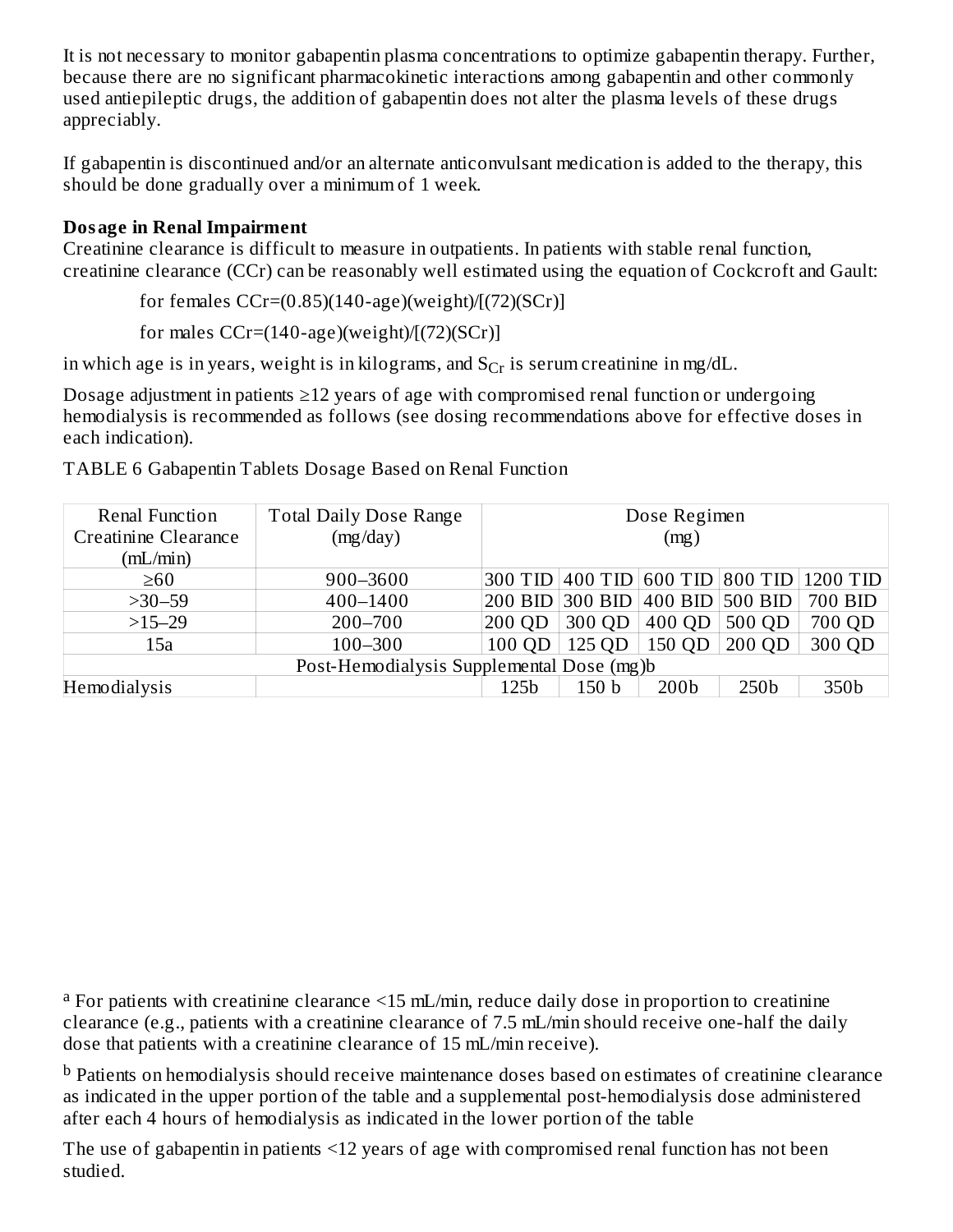#### **Dosage in Elderly**

Because elderly patients are more likely to have decreased renal function, care should be taken in dose selection, and dose should be adjusted based on creatinine clearance values in these patients.

#### **HOW SUPPLIED**

Gabapentin tablets, USP 600 mg are available for oral administration as white to off -White, filmcoated, oval-shaped tablets, deep scoring on both the sides and debossed with "NT"and "150" on one side supplied in bottles of  $100$  (NDC  $-76267-150-02$ ).

Gabapentin tablets, USP 800 mg are available for oral administration as white to off -White, filmcoated, oval-shaped tablets, deep scoring on both the sides and debossed with "NT"and "151" on one side supplied in bottles of 100 (NDC – 76267-151-02)

#### **Storage**

Store at 20° to 25°C (68°F to 77°F) [see USP Controlled Room Temperature].

#### **Made in India by:**

Par Formulations Pvt Ltd, 1/58, Pudupakkam, Kelambakkam 603 103

#### **Manufactured for**

Allied Pharma Inc 20 Corrielle Street Fords, NJ 08863

I08/13

#### **SPL MEDGUIDE SECTION**

#### **GABAPENTIN TABLETS, USP 600 mg and 800 mg**

Read the Medication Guide before you start taking GABAPENTIN Tablets and each time you get a refill. There may be new information. This information does not take the place of talking to your healthcare provider about your medical condition or treatment.

#### **What is the most important information I should know about GABAPENTIN Tablets?**

**Do not stop taking GABAPENTIN Tablets without first talking to your healthcare provider.**

Stopping GABAPENTIN Tablets suddenly can cause serious problems.

#### **GABAPENTIN Tablets can caus e s erious side effects including:**

**1. Like other antiepileptic drugs, GABAPENTIN Tablets may caus e suicidal thoughts or actions in a very small number of people, about 1 in 500.**

**Call a healthcare provider right away if you have any of thes e symptoms, especially if they are new, wors e, or worry you:**

thoughts about suicide or dying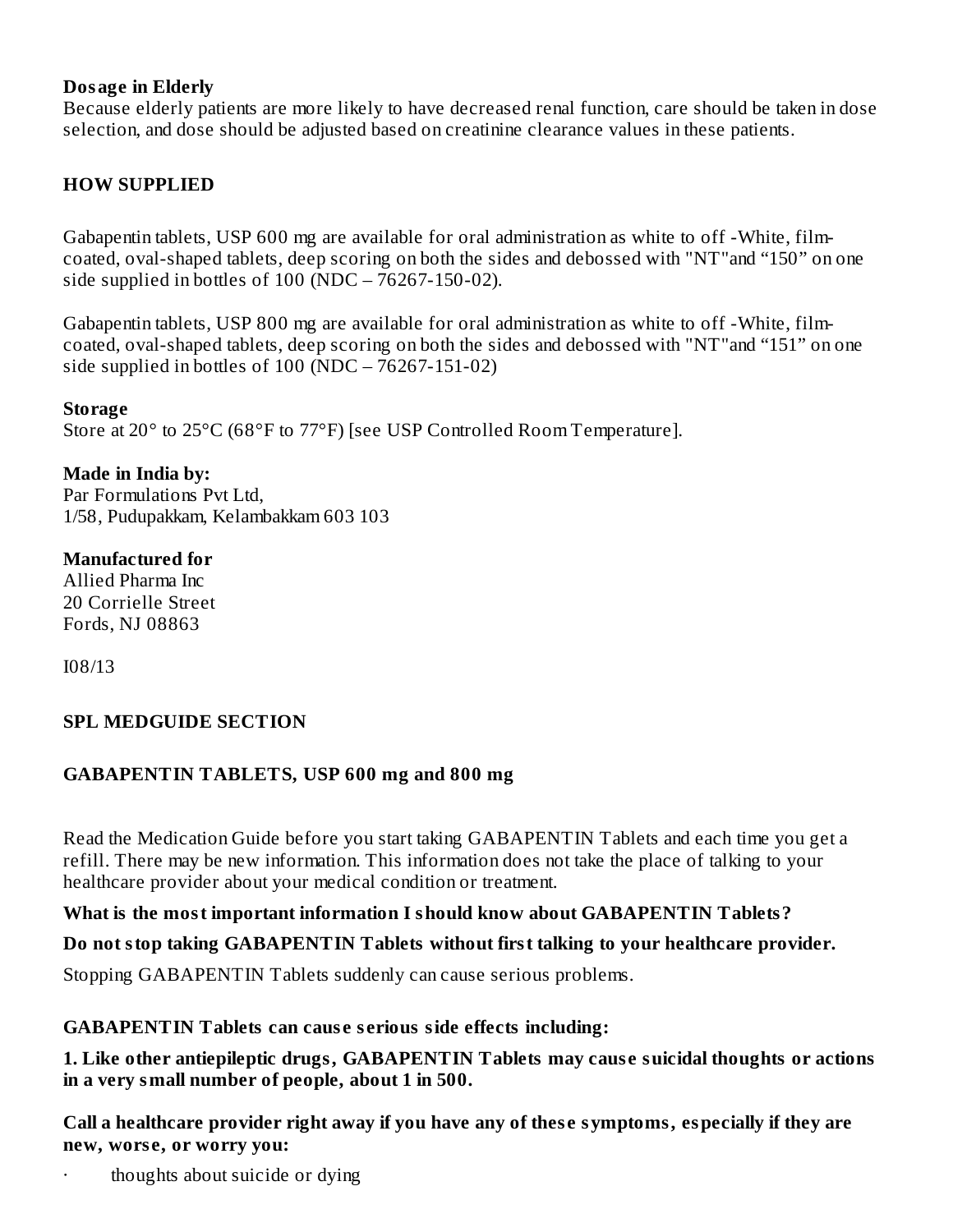- attempts to commit suicide
- · new or worse depression
- · new or worse anxiety
- · feeling agitated or restless
- · panic attacks
- · trouble sleeping (insomnia)
- · new or worse irritability
- · acting aggressive, being angry, or violent
- · acting on dangerous impulses
- · an extreme increase in activity and talking (mania)
- · other unusual changes in behavior or mood

#### **How can I watch for early symptoms of suicidal thoughts and actions?**

Pay attention to any changes, especially sudden changes, in mood, behaviors, thoughts, or feelings.

Keep all follow-up visits with your healthcare provider as scheduled.

Call your healthcare provider between visits as needed, especially if you are worried about symptoms.

#### **Do not stop taking GABAPENTIN Tablets without first talking to a healthcare provider.**

Stopping GABAPENTIN Tablets suddenly can cause serious problems. Stopping a seizure medicine suddenly in a patient who has epilepsy can cause seizures that will not stop (status epilepticus).

Suicidal thoughts or actions can be caused by things other than medicines. If you have suicidal thoughts or actions, your healthcare provider may check for other causes.

**2. Changes in behavior and thinking -** Using GABAPENTIN tablets in children 3 to 12 years of age can cause emotional changes, aggressive behavior, problems with concentration, restlessness, changes in school performance, and hyperactivity.

**3. GABAPENTIN Tablets may caus e a s erious or life –threatening allergic reaction**that may affect your skin or other parts of your body such as your liver or blood cells. You may or may not have rash when you get this type of reaction. It may cause you to be hospitalized or to stop GABAPENTIN Tablets. Call a healthcare provider right away if you have any of the following symptoms:

- · skin rash
- · hives
- · fever
- · swollen glands that do not go away
- · swelling of your lip and tongue
- · yellowing of your skin or of the whites of the eyes
- · unusual bruising or bleeding
- · severe fatigue or weakness
- · unexpected muscle pain
- · frequent infections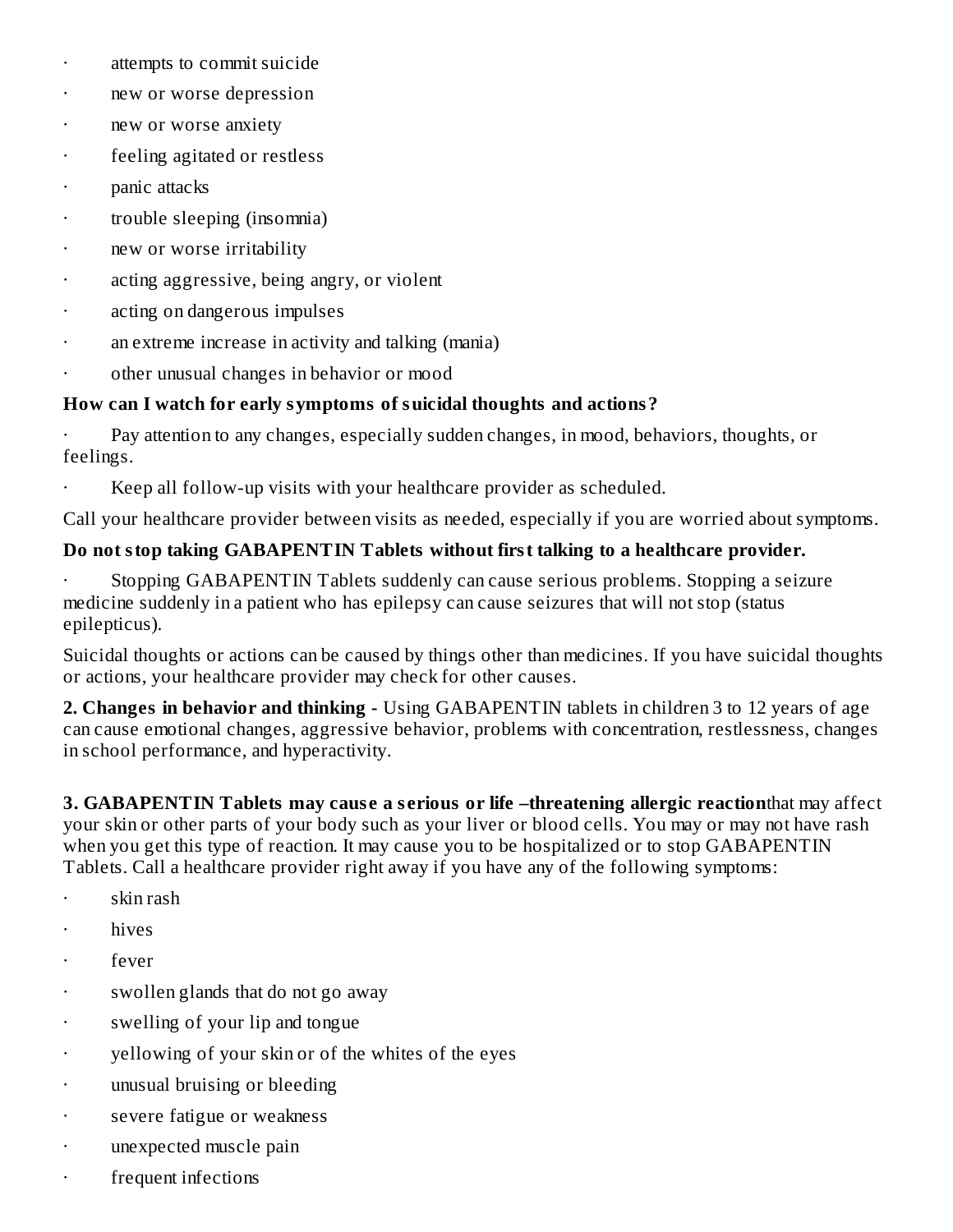These symptoms may be the first signs of a serious reaction. A healthcare provider should examine you to decide if you should continue taking GABAPENTIN Tablets.

### **What is GABAPENTIN Tablets?**

GABAPENTIN Tablets is a prescription medicine used to treat:

· Pain from damaged nerves (postherpetic pain) that follows healing of shingles (a painful rash that comes after a herpes zoster infection) in adults.

Partial seizures when taken together with other medicines in adults and children 3 years of age and older.

### **Who should not take GABAPENTIN Tablets?**

Do not take GABAPENTIN Tablets if you are allergic to GABAPENTIN Tablets or any of the other ingredients in GABAPENTIN Tablets. See the end of this Medication Guide for a complete list of ingredients in GABAPENTIN Tablets.

### **What should I tell my healthcare provider before taking GABAPENTIN Tablets?**

### **Before taking GABAPENTIN Tablets, tell your healthcare provider if you**:

- have or have had kidney problems or are on hemodialysis
- have or have had depression, mood problems, or suicidal thoughts or behavior

are pregnant or plan to become pregnant. It is not known if GABAPENTIN Tablets can harm your unborn baby. Tell your healthcare provider right away if you become pregnant while taking GABAPENTIN Tablets. You and your healthcare provider will decide if you should take GABAPENTIN Tablets while you are pregnant.

o If you become pregnant while taking GABAPENTIN Tablets, talk to your healthcare provider about registering with the North American Antiepileptic Drug (NAAED) Pregnancy Registry. The purpose of this registry is to collect information about the safety of antiepileptic drugs during pregnancy. You can enroll in this registry by calling 1-888-233-2334.

· are breast-feeding or plan to breast-feed. GABAPENTIN can pass into breast milk. You and your healthcare provider should decide how you will feed your baby while you take GABAPENTIN Tablets.

**Tell your healthcare provider about all the medicines you take**, including prescription and nonprescription medicines, vitamins, and herbal supplements.

Taking GABAPENTIN Tablets with certain other medicines can cause side effects or affect how well they work. Do not start or stop other medicines without talking to your healthcare provider.

Know the medicines you take. Keep a list of them and show it to your healthcare provider and pharmacist when you get a new medicine.

#### **How should I take GABAPENTIN Tablets?**

Take GABAPENTIN Tablets exactly as prescribed. Your healthcare provider will tell you how much GABAPENTIN Tablets to take.

· Do not change your dose of GABAPENTIN Tablets without talking to your healthcare provider.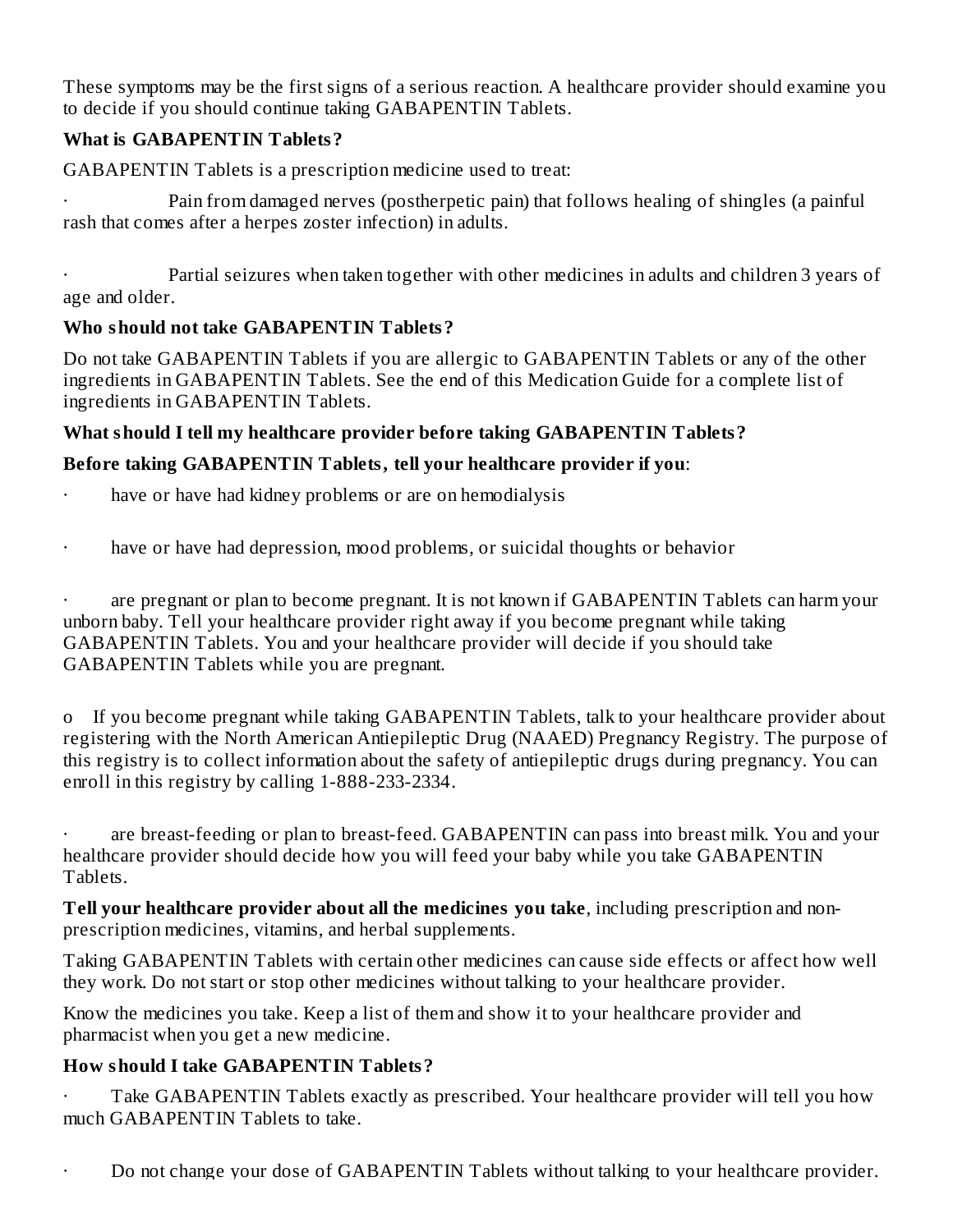If you break a tablet in half, the unused half of the tablet should be taken at your next scheduled dose. Half tablets not used within several days of breaking should be thrown away. If taking capsules, always swallow them whole with plenty of water.

GABAPENTIN Tablets can be taken with or without food. If you take an antacid containing aluminum and magnesium, such as Maalox $^\circledR$ , Mylanta $^\circledR$ , Gelusil $^\circledR$ , Gaviscon $^\circledR$ , or Di-Gel $^\circledR$ , you should wait at least 2 hours before taking your next dose of GABAPENTIN Tablets.

If you take too much GABAPENTIN Tablets, call your healthcare provider or your local Poison Control Center right away.

## **What should I avoid while taking GABAPENTIN Tablets?**

· Do not drink alcohol or take other medicines that make you sleepy or dizzy while taking GABAPENTIN Tablets without first talking with your healthcare provider. Taking GABAPENTIN Tablets with alcohol or drugs that cause sleepiness or dizziness may make your sleepiness or dizziness worse.

· Do not drive, operate heavy machinery, or do other dangerous activities until you know how GABAPENTIN Tablets affects you. GABAPENTIN Tablets can slow your thinking and motor skills.

### **What are the possible side effects of GABAPENTIN Tablets?**

- See "What is the most important information I should know about GABAPENTIN Tablets?"
- · **The most common side effects of GABAPENTIN Tablets include:**

| $\mathbf{O}$ | dizziness                     | difficulty with speaking           |
|--------------|-------------------------------|------------------------------------|
|              | <b>b</b> lack of coordination | temporary loss of memory (amnesia) |
| $\Omega$     | viral infection               | tremor                             |
|              | <b>b</b> feeling drowsy       | difficulty with coordination       |
|              | <b>b</b> feeling tired        | double vision                      |
| $\Omega$     | fever                         | unusual eye movement               |
| $\mathbf{O}$ | jerky movements               |                                    |

Tell your healthcare provider if you have any side effect that bothers you or that does not go away.

These are not all the possible side effects of GABAPENTIN Tablets. For more information, ask your healthcare provider or pharmacist.

#### **Call your doctor for medical advice about side effects. You may report side effects to FDA at 1- 800-FDA-1088.**

### **How should I store GABAPENTIN Tablets?**

Store GABAPENTIN Tablets at 20° to 25°C (68°F to 77°F) [see USP Controlled Room Temperature].

### **Keep GABAPENTIN Tablets and all medicines out of the reach of children.**

### **General information about the safe and effective us e of GABAPENTINTablets.**

Medicines are sometimes prescribed for purposes other than those listed in a Medication Guide. Do not use GABAPENTIN Tablets for a condition for which it was not prescribed. Do not give GABAPENTIN Tablets to other people, even if they have the same symptoms that you have. It may harm them.

This Medication Guide summarizes the most important information about GABAPENTIN Tablets. If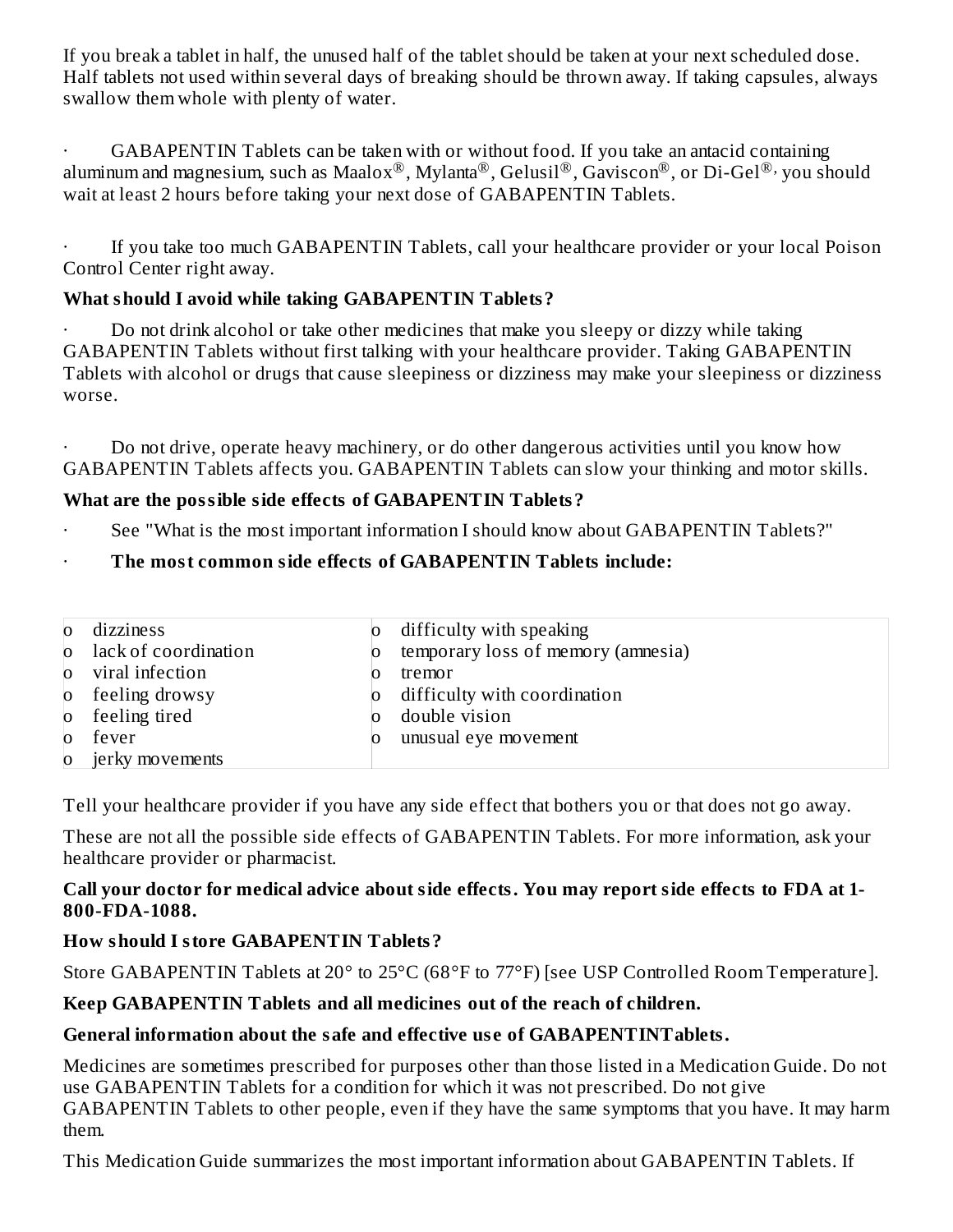you would like more information, talk with your healthcare provider. You can ask your healthcare provider or pharmacist for information about GABAPENTIN Tablets that was written for healthcare professionals.

For more information about GABAPENTIN Tablets, call Allied Pharma Inc. at +1 732-738-3295

#### **What are the ingredients in GABAPENTIN Tablets?**

**Active ingredient:**gabapentin

**Inactive ingredients:**copovidone, hydroxy propyl cellulose, magnesium stearate mannitol, poloxamer, polyethylene glycol, polyvinyl alcohol, talc and titanium dioxide

This Medication Guide has been approved by the U.S. Food and Drug Administration.

Trademarks are the property of their respective owners.

#### **Manufactured by**

Par Formulations Private Ltd., 1/58 Pudupakkam Main Road Pudupakkam Kelambakkam India 603 103

#### **Manufactured for**

Allied Pharma Inc 20 Corrielle Street Fords, NJ 08863

I08/13

### **PACKAGE LABEL.PRINCIPAL DISPLAY PANEL**

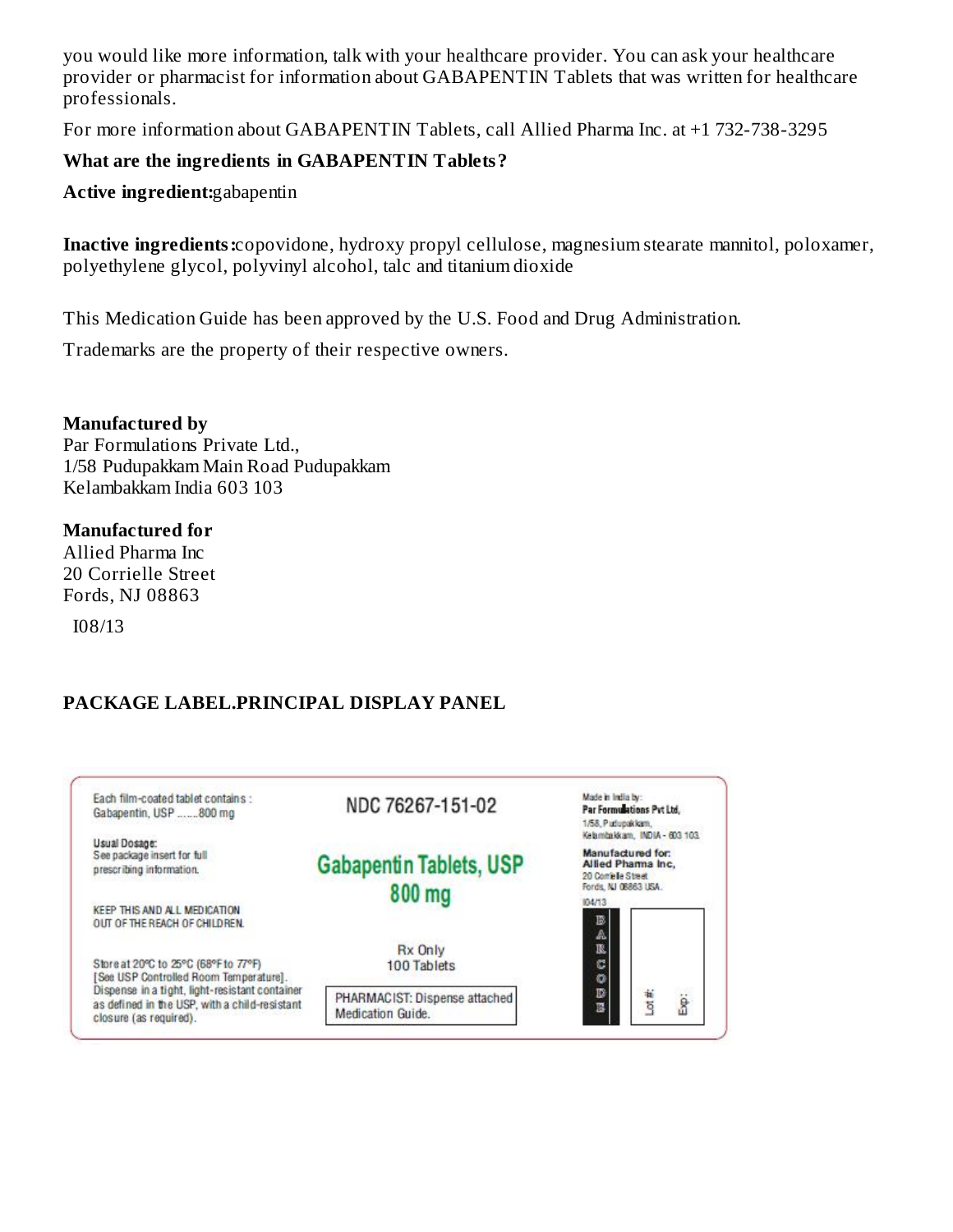| Each film-coated tablet contains:<br>Gabapentin, USP  600 mg                                                              | NDC 76267-150-02                                          | Made in India by:<br>Par Formulations Pvt Ltd.<br>1/58, Pudupakkam,<br>Kelambakkam, INDIA - 603 103. |  |  |
|---------------------------------------------------------------------------------------------------------------------------|-----------------------------------------------------------|------------------------------------------------------------------------------------------------------|--|--|
| Usual Dosage:<br>See package insert for full<br>prescribing information.                                                  | <b>Gabapentin Tablets, USP</b><br>600 mg                  | Manufactured for:<br>Allied Pharma Inc.<br>20 Corrielle Street<br>Fords, NJ 08863 USA.               |  |  |
| KEEP THIS AND ALL MEDICATION<br>OUT OF THE REACH OF CHILDREN.                                                             |                                                           | 104/13<br>豗<br>A                                                                                     |  |  |
| Store at 20°C to 25°C (68°F to 77°F)<br>[See USP Controlled Room Temperature].                                            | Rx Only<br>100 Tablets                                    | R.<br>¢<br>ø                                                                                         |  |  |
| Dispense in a tight, light-resistant container<br>as defined in the USP, with a child-resistant<br>closure (as required). | PHARMACIST: Dispense attached<br><b>Medication Guide.</b> | 疑問<br>ot #:<br>ġ                                                                                     |  |  |

# **GABAPENTIN** gabapentin tablet, film coated **Product Information Product T ype** HUMAN PRESCRIPTION DRUG **Ite m Code (Source )** NDC:76 26 7-150 **Route of Administration** ORAL **Active Ingredient/Active Moiety Ingredient Name Basis of Strength Strength gabapentin** (UNII: 6CW7F3G59X) (gabapentin - UNII:6CW7F3G59X) gabapentin gabapentin 600 mg **Inactive Ingredients Ingredient Name Strength HYDROXYPROPYL CELLULOSE, LOW SUBSTITUTED** (UNII: 216 5RE0K14) **HYDROXYPROPYL CELLULOSE** (UNII: RFW2ET6 71P) **MANNITOL** (UNII: 3OWL53L36A) **COPOVIDONE** (UNII: D9C330MD8B) **TALC** (UNII: 7SEV7J4R1U) **POLOXAMER 4 0 7** (UNII: TUF2IVW3M2) **MAGNESIUM STEARATE** (UNII: 70 0 9 7M6 I30 ) **TITANIUM DIOXIDE** (UNII: 15FIX9V2JP) **POLYVINYL ALCOHOL** (UNII: 532B59 J9 9 0 ) **POLYETHYLENE GLYCOLS** (UNII: 3WJQ0 SDW1A) **Product Characteristics Color** WHITE (White to off-white) **Score** 2 pieces **Shape** OVAL (Whit to off-white oval shaped film coated tablets deep scoring on both the sides) **Size** 18mm

**Flavor Imprint Code** NT;150

**Contains**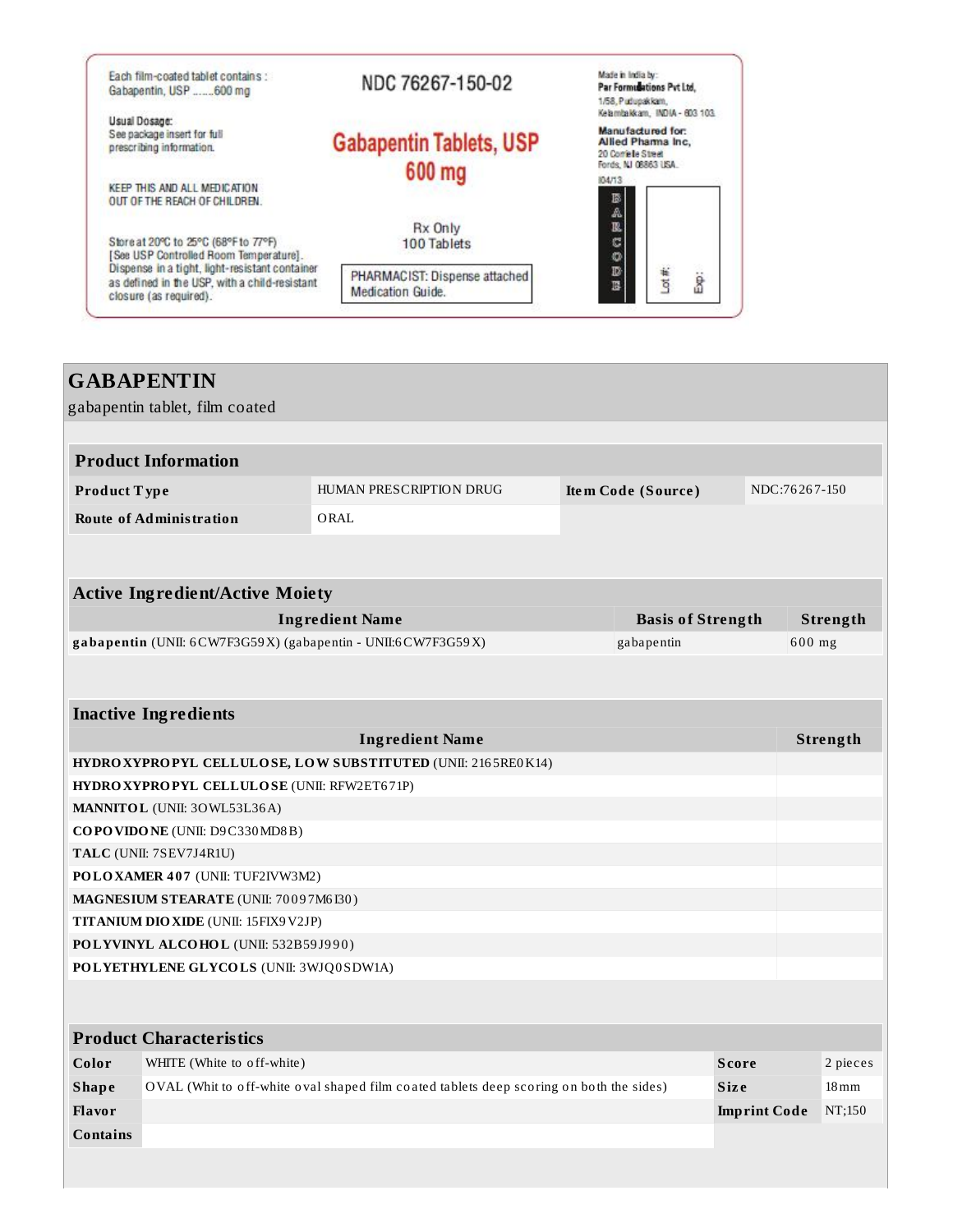| Packaging<br><b>Item Code</b><br><b>Marketing Start Date</b><br><b>Marketing End Date</b><br><b>Package Description</b><br># |                                                        |            |                                                                                         |  |                             |                           |  |                           |  |  |  |
|------------------------------------------------------------------------------------------------------------------------------|--------------------------------------------------------|------------|-----------------------------------------------------------------------------------------|--|-----------------------------|---------------------------|--|---------------------------|--|--|--|
| 1 NDC:76267-150-02                                                                                                           |                                                        |            | 100 in 1 BOTTLE, PLASTIC                                                                |  |                             |                           |  |                           |  |  |  |
|                                                                                                                              |                                                        |            |                                                                                         |  |                             |                           |  |                           |  |  |  |
|                                                                                                                              | <b>Marketing Information</b>                           |            |                                                                                         |  |                             |                           |  |                           |  |  |  |
|                                                                                                                              | <b>Marketing Category</b>                              |            | <b>Application Number or Monograph Citation</b>                                         |  | <b>Marketing Start Date</b> |                           |  | <b>Marketing End Date</b> |  |  |  |
| <b>ANDA</b>                                                                                                                  |                                                        | ANDA203244 |                                                                                         |  | 06/02/2013                  |                           |  |                           |  |  |  |
|                                                                                                                              |                                                        |            |                                                                                         |  |                             |                           |  |                           |  |  |  |
|                                                                                                                              |                                                        |            |                                                                                         |  |                             |                           |  |                           |  |  |  |
|                                                                                                                              | <b>GABAPENTIN</b>                                      |            |                                                                                         |  |                             |                           |  |                           |  |  |  |
|                                                                                                                              | gabapentin tablet, film coated                         |            |                                                                                         |  |                             |                           |  |                           |  |  |  |
|                                                                                                                              |                                                        |            |                                                                                         |  |                             |                           |  |                           |  |  |  |
|                                                                                                                              | <b>Product Information</b>                             |            |                                                                                         |  |                             |                           |  |                           |  |  |  |
| HUMAN PRESCRIPTION DRUG<br>NDC:76267-151<br>Product Type<br>Item Code (Source)                                               |                                                        |            |                                                                                         |  |                             |                           |  |                           |  |  |  |
|                                                                                                                              | <b>Route of Administration</b><br>ORAL                 |            |                                                                                         |  |                             |                           |  |                           |  |  |  |
|                                                                                                                              |                                                        |            |                                                                                         |  |                             |                           |  |                           |  |  |  |
| <b>Active Ingredient/Active Moiety</b>                                                                                       |                                                        |            |                                                                                         |  |                             |                           |  |                           |  |  |  |
| <b>Ingredient Name</b><br><b>Basis of Strength</b>                                                                           |                                                        |            |                                                                                         |  |                             |                           |  | <b>Strength</b>           |  |  |  |
| gabapentin (UNII: 6CW7F3G59X) (gabapentin - UNII:6CW7F3G59X)<br>gabapentin<br>800 mg                                         |                                                        |            |                                                                                         |  |                             |                           |  |                           |  |  |  |
|                                                                                                                              |                                                        |            |                                                                                         |  |                             |                           |  |                           |  |  |  |
|                                                                                                                              |                                                        |            |                                                                                         |  |                             |                           |  |                           |  |  |  |
| <b>Inactive Ingredients</b>                                                                                                  |                                                        |            |                                                                                         |  |                             |                           |  |                           |  |  |  |
|                                                                                                                              | <b>Ingredient Name</b><br>Strength                     |            |                                                                                         |  |                             |                           |  |                           |  |  |  |
|                                                                                                                              |                                                        |            | HYDRO XYPROPYL CELLULOSE, LOW SUBSTITUTED (UNII: 2165RE0K14)                            |  |                             |                           |  |                           |  |  |  |
|                                                                                                                              | MANNITOL (UNII: 30WL53L36A)                            |            | HYDROXYPROPYL CELLULOSE (UNII: RFW2ET671P)                                              |  |                             |                           |  |                           |  |  |  |
|                                                                                                                              | COPOVIDONE (UNII: D9C330MD8B)                          |            |                                                                                         |  |                             |                           |  |                           |  |  |  |
|                                                                                                                              | TALC (UNII: 7SEV7J4R1U)                                |            |                                                                                         |  |                             |                           |  |                           |  |  |  |
|                                                                                                                              | POLOXAMER 407 (UNII: TUF2IVW3M2)                       |            |                                                                                         |  |                             |                           |  |                           |  |  |  |
|                                                                                                                              | MAGNESIUM STEARATE (UNII: 70097M6I30)                  |            |                                                                                         |  |                             |                           |  |                           |  |  |  |
|                                                                                                                              | POLYVINYL ALCOHOL (UNII: 532B59J990)                   |            |                                                                                         |  |                             |                           |  |                           |  |  |  |
|                                                                                                                              | TITANIUM DIO XIDE (UNII: 15FIX9 V2JP)                  |            |                                                                                         |  |                             |                           |  |                           |  |  |  |
|                                                                                                                              | POLYETHYLENE GLYCOLS (UNII: 3WJQ0SDW1A)                |            |                                                                                         |  |                             |                           |  |                           |  |  |  |
|                                                                                                                              |                                                        |            |                                                                                         |  |                             |                           |  |                           |  |  |  |
|                                                                                                                              | <b>Product Characteristics</b>                         |            |                                                                                         |  |                             |                           |  |                           |  |  |  |
| Color                                                                                                                        | WHITE (White to off-white)<br>2 pieces<br><b>Score</b> |            |                                                                                         |  |                             |                           |  |                           |  |  |  |
| <b>Shape</b>                                                                                                                 |                                                        |            | OVAL (Whit to off-white oval shaped film coated tablets deep scoring on both the sides) |  |                             | Size                      |  | $19 \,\mathrm{mm}$        |  |  |  |
| Flavor                                                                                                                       |                                                        |            |                                                                                         |  |                             | <b>Imprint Code</b>       |  | NT;151                    |  |  |  |
| <b>Contains</b>                                                                                                              |                                                        |            |                                                                                         |  |                             |                           |  |                           |  |  |  |
|                                                                                                                              |                                                        |            |                                                                                         |  |                             |                           |  |                           |  |  |  |
| Packaging                                                                                                                    |                                                        |            |                                                                                         |  |                             |                           |  |                           |  |  |  |
| #                                                                                                                            | <b>Item Code</b>                                       |            | <b>Package Description</b>                                                              |  | <b>Marketing Start Date</b> | <b>Marketing End Date</b> |  |                           |  |  |  |